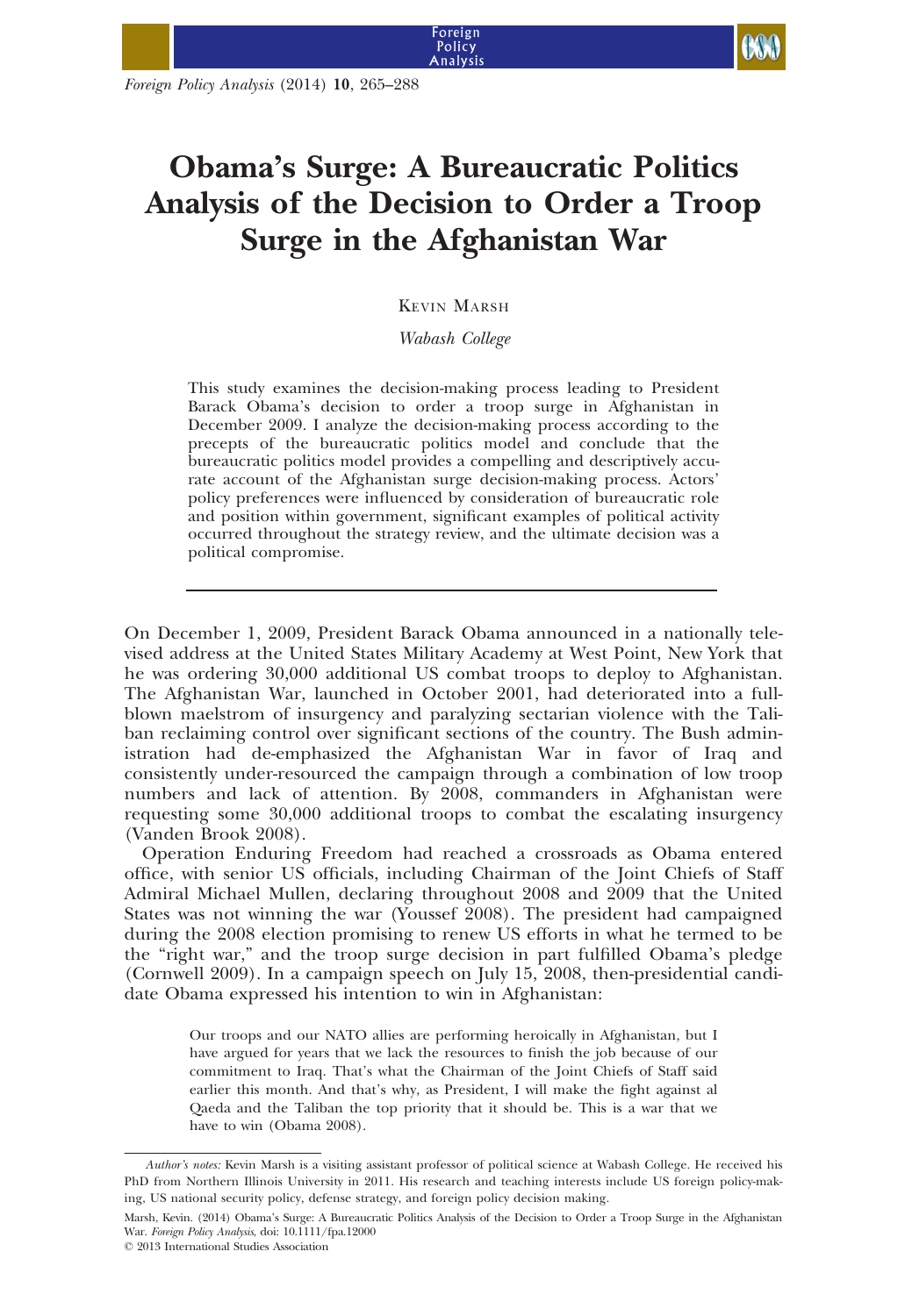The Afghanistan War became "Obama's War" with the new president's commitment of additional resources and attention to the conflict. As a result, Obama's foreign policy legacy thus largely depended upon the outcome of the Afghanistan War. That outcome looked increasingly ominous as 2009 came to a close.

President Obama's decision to order a troop surge followed an acrimonious administration strategy review featuring public squabbling between military and civilian officials, strategic leaks and courting of the media, and open lobbying by military commanders in pursuit of the surge (Baker 2009). The decision to surge in Afghanistan was also met with skepticism and reluctance in Congress and tepid support from the American public (Saine 2009; Nichols 2010). The Afghanistan troop surge decision is one of the signature decisions of post-9/11 US foreign policy and therefore presents scholars with a significant opportunity to analyze the foreign policy decision-making process of President Obama.

While scholars have analyzed the decision-making process leading to the Iraq surge (Dyson 2010–11; Feaver 2011; Marsh 2012), the Afghanistan surge has received limited treatment in foreign policy analysis. Although recent works (Bapat 2010; Pfiffner 2011; and Wayne 2011) have examined aspects of the Afghanistan surge, the decision to surge has not been analyzed according to formal models of foreign policy decision making. Foreign policy analysis is therefore confronted with a pressing research gap regarding the Afghanistan surge decision-making process.

I argue that the Afghanistan surge is a compelling case that can be employed to analyze and test the descriptive accuracy and explanatory power of the bureaucratic politics model. The Afghanistan surge decision, mirroring its counterpart in the Iraq War, was highly controversial and followed a month-long strategy review. The review received widespread media coverage, revealing the key players and their associated policy preferences, as well as the often rancorous and highly political nature of the debate. It was clear that the administration was divided over what course to pursue in Afghanistan, and that sharp, often acutely personal disagreements and political maneuvering were transpiring. The Afghanistan surge decision thus provides scholars with a particularly "hot" and relevant case to examine the utility of the bureaucratic politics model to provide descriptively accurate analyses of contemporary US foreign policy decisions.

This study proceeds as follows. First, I examine the key elements and propositions of the bureaucratic politics model and then discuss examples of literature that utilize the model as well as examples of prominent critiques of bureaucratic politics. Second, I establish a question set based on the core hypotheses of the model to analyze the events of the case from the theoretical framework of bureaucratic politics. Third, I assiduously review and examine the key players and events of the Afghanistan surge decision-making process according to this question set. The study concludes with analysis of the descriptive accuracy and explanatory power of the bureaucratic politics model regarding the Afghanistan surge decision-making process. Finally, I propose areas for potential refinement and improvement of the bureaucratic politics model based on my findings in the case.

#### The Bureaucratic Politics Model

The bureaucratic politics model was first developed by Graham Allison in a 1969 article entitled "Conceptual Models of Foreign Policy and the Cuban Missile Crisis", expanded in his seminal book Essence of Decision: Explaining the Cuban Missile Crisis (1971) and then refined in subsequent studies, including a second edition of the book coauthored with Philip Zelikow and published in 1999. The 1999 revision received criticism (see Rosati 2001) over its bureaucratic politics revisions and I will employ the 1971 edition in my analysis. Allison developed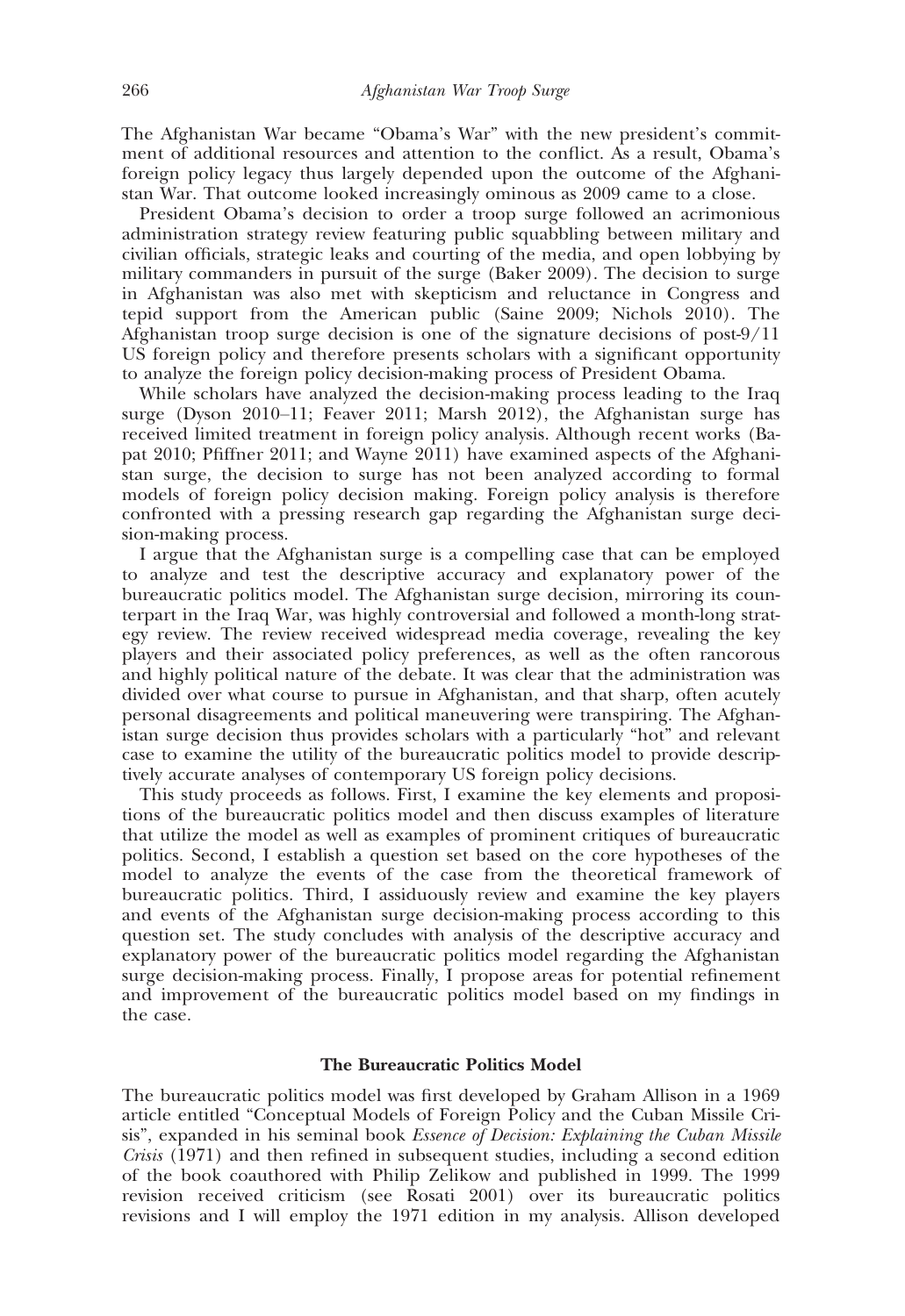three models of analysis for understanding foreign policy decision making. Model I, otherwise known as the Rational Actor Model, stemmed from classic rational choice theory and described foreign policy decisions as the resultants of unitary states conducting objective cost-benefit analyses. The rational actor model predicts that governments are unitary, identify the problem, search for and discuss policy options and alternatives, perform objective cost-benefit analyses of the options, and then proceed to select the option which is determined to best maximize the utility of the state (Allison 1971). Model II, the Organizational Process Model, placed particular emphasis on the role and influence of organizational mission and essence, as well as standard operating procedures, on foreign policymaking. Organizational essence and standard operating procedures constitute the range of available options, how the government approaches the problem and provides the structure and constraints within which leaders make decisions (Allison 1971).

Model III, known as the governmental or bureaucratic politics model, introduced the concepts of bureaucratic role, position, and organizational mission and essence into the calculus of decision making. Actors can be expected to favor policy options that fulfill their bureaucratic role and augment their power and influence in the foreign policy decision-making process. Actors' policy positions are determined largely, but not exclusively, by their position within government and associated bureaucratic role (Jones 2010). Allison applied Miles' Law of "where you stand depends upon where you sit" to describe the relationship between bureaucratic role and policy preferences (Miles 1978:399–403; Jones 2010).

Government actions are political and not the product of cost-benefit analyses. Allison (1969) described the nature of the political competition at the heart of bureaucratic politics:

The decisions and actions of governments are essentially intranational political outcomes: outcomes in the sense that what happens is not chosen as a solution but rather results from compromise, coalition, competition, and confusion among government officials who see different faces of an issue; political in the sense that the activity from which the outcomes emerge is best described as bargaining. (Allison 1969:708)

Therefore, political competition is crucial to bureaucratic politics. Allison (1971) describes how government decisions are the products of politics and what he terms "pulling and hauling" between actors. "Each player pulls and hauls with the power at his discretion for outcomes that will advance his conception of national, organizational, group, and personal interests" (Allison 1971:171).

Examples of pulling and hauling among actors include political activities such as coalition building, logrolling, the final decision reflecting political compromise, and employment of bargaining advantages by actors. As Jones (2008:286) states: "then the policy stands of the various actors within the decision-making process will be aggregated politically through such means as bargaining, coalition building, logrolling and compromise." Coalition building is an important element of pulling and hauling as actors often divide into opposing coalitions in pursuit of their policy preferences. Coalitions are the natural result of actors attempting to use various maneuvers to achieve their desired results (Allison and Halperin 1972). Coalition building is also an important example of actors' attempting to maximize their individual bargaining advantages in decision games.

Logrolling refers to political *quid pro quos* where actors exchange favors or promises to secure support for a policy. Actors, as part of the pulling and hauling at the center of bureaucratic politics, may employ logrolling to secure support for their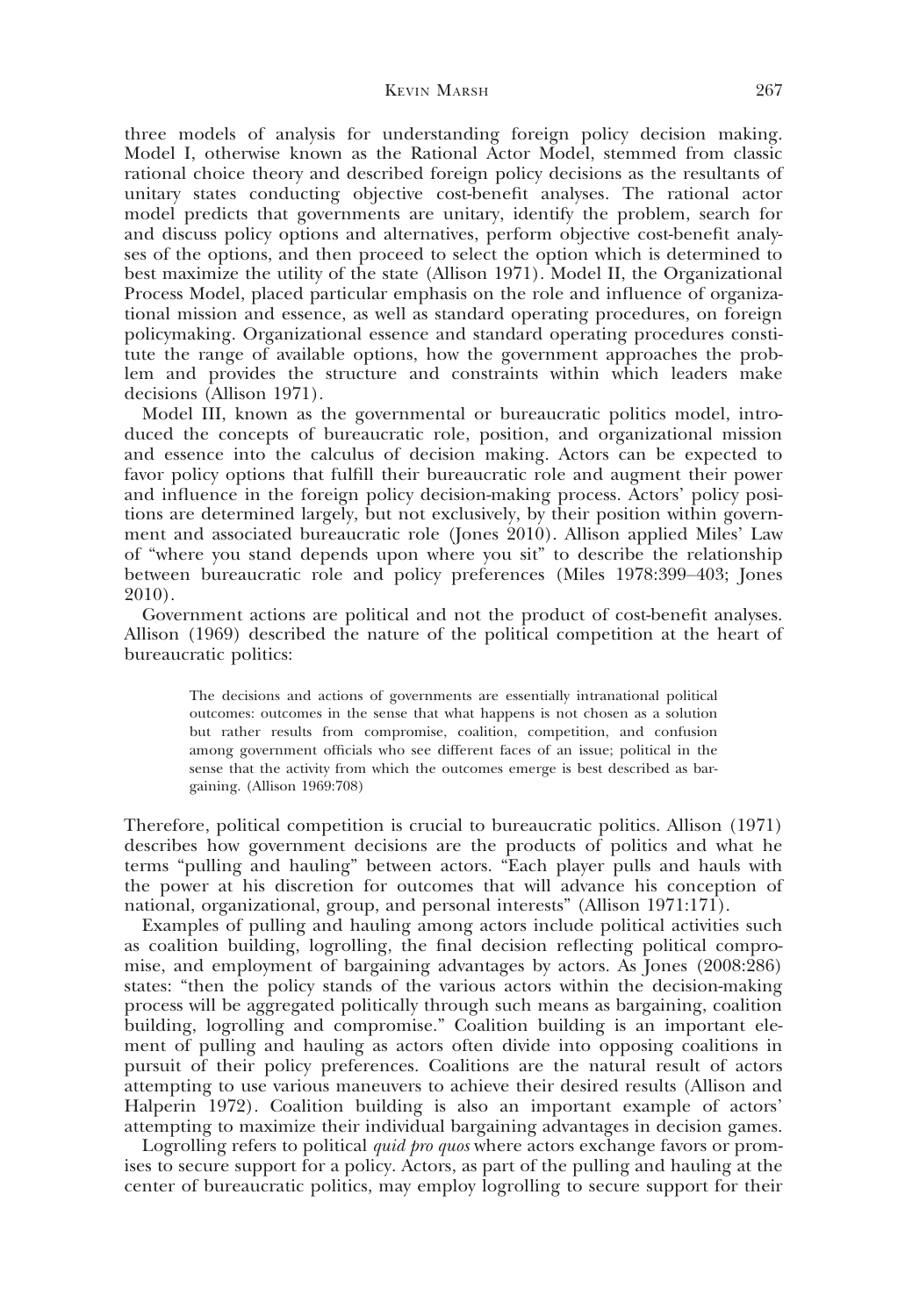policy preference. Logrolling can include activities such as vote-trading, pork barrel spending, or insistence on amendments or modifications of policy proposals.

The final decision as compromise reflects the impact of political pulling and hauling. Allison and Halperin (1972) argued that "decisions typically reflect considerable compromise. Compromise results from a need to gain adherence, a need to avoid harming strongly felt interests (including organizational interests), and the need to hedge against the dire predictions of other participants." Compromise decisions are often unintended political resultants that do not reflect what any one actor would select independently (Jones 2010). Compromises are also inherently political and underscore the maneuvering and competition between actors in the decision-making process.

Bargaining advantages are the final and most important element of pulling and hauling and merit additional examination. Allison and Halperin (1972) defined bargaining advantages as:

Each player's probability of success depends upon at least three elements: bargaining advantages, skill and will in using bargaining advantages, and other players' perceptions of the first two ingredients. Bargaining advantages stem from control of implementation, control over information that enables one to define the problem and identify the available options, persuasiveness with other players (including players outside the bureaucracy), and the ability to affect other players' objectives in other games, including domestic political games.

Bargaining advantages are critical to bureaucratic politics as these help to frame the political behavior between actors. Actors are expected to compete against each other and maneuver to achieve the selection of their policy preference.

Finally, government action is taken through action channels, which are regularized sets of procedures for producing government action (Allison 1969, 1971; Allison and Halperin 1972). Action channels may be formal, regular means for producing government action, such as National Security Council (NSC) meetings, or informal, when ad hoc participants and procedures may be employed as part of the overall decision-making process (Allison 1969, 1971; Allison and Halperin 1972). Allison and Halperin (1972) placed particular emphasis on the importance of action channels in bureaucratic politics, arguing that "action channels determine, in large part, which players enter what games, with what advantages, and handicaps." Action channels also establish the forum for pulling and hauling among actors to unfold. Action channels are particularly important to bureaucratic politics as these determine who plays, activate bargaining advantages, and establish the rules of the decision-making process (Jones 2010).

The bureaucratic politics model has engendered numerous case study analyses testing its descriptive accuracy and explanatory power. Jones (2012) lists several examples of these case studies, including (Halperin 1972, 1974; Valenta 1979; Smith 1985; Hicks 1990; Spear 1993; Jones 1994, 1999; Jones 2001; Holland 1999; Tayfur and Goymen 2002; Zhang 2006). These studies find evidence for bureaucratic politics as an important determinant of the foreign policy decisionmaking process.

The bureaucratic politics model inspired a myriad of critiques and criticisms from various scholars. Art (1973) concluded that the bureaucratic politics model is "too sloppy, vague, and imprecise as presently constituted to make its use worthwhile." Additional scholars then rejected the model's apparent de-emphasis of the role of the president. Krasner (1972) argued that bureaucratic politics cannot be the determinant of political action in foreign policy because the president sets the rules of the game and selects the players. Perlmutter (1974) maintained that bureaucrats' power and influence are grossly overstated by the bureaucratic politics model. While actors may squabble for bureaucratic position,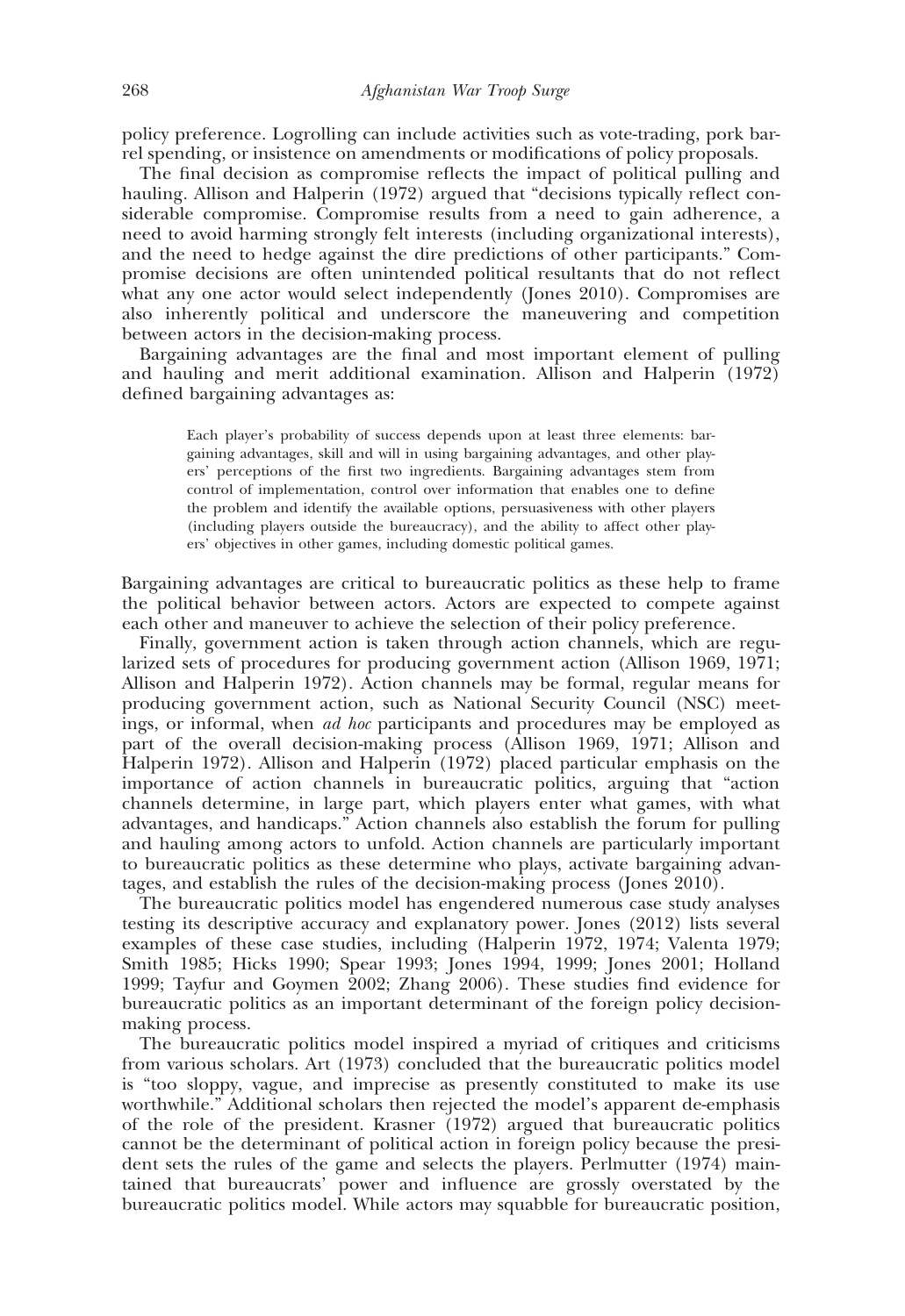the president remains a level above the fray and continues to enjoy the final authority in foreign policy. Rosati (1981) concluded that presidential dominance is prevalent when presidential involvement is high, and that bureaucratic dominance is prevalent when individual/organization involvement is high. Furthermore, more critical issues can expect to see presidential dominance while more routine issues in foreign policy will likely evoke bureaucratic dominance. One would therefore predict presidential dominance in major national security decisions as these issues are of critical importance.

I maintain that the bureaucratic politics model is relevant and possesses a considerable degree of theoretical utility. The bureaucratic politics model provides scholars with a research tool with which to analyze and examine the inner-workings of a state's foreign policy decision-making apparatus and determine the *poli*tics involved in the decision-making process. While the president is objectively the single most important and powerful actor in the US foreign policy decisionmaking process, to claim the US foreign policy-making process is effectively dominated by the president effectively dismisses substantial evidence to the contrary. Scholars should not then assume that presidential decisions are not shaped, guided, and influenced by politics and actors within the administration. The president does not simply issue foreign policy diktats that are then faithfully implemented by the foreign policy community. Domestic politics, bureaucratic interests, and political maneuvering and competition frame much of the US foreign policymaking process and thus necessitate additional examination by scholars.

The core elements of the bureaucratic politics model can be extended to create a set of hypotheses regarding expected behavior and decision outcomes in foreign policy decision making. These hypotheses are based on Jones' (2012) summary of the central propositions of the model as well as the 1971 edition of Essence of Decision.

Hypothesis 1: Actors' policy preferences can be predicted from their position within government.

Hypothesis 2: The stronger the actor's bargaining advantages, the greater the degree of his/her influence in the foreign policy-making process.

(a) Bargaining advantages are activated through action channels, which provide the forum for government action and decision in foreign policy.

Hypothesis 3: The greater the prevalence of political pulling and hauling among actors, the greater the likelihood of the final decision outcome being an example of a political resultant or compromise.

The first hypothesis is designed to test one of the key propositions of the bureaucratic politics model and determine whether policy preferences of the actors in the cases correlated with their position within government. For example, bureaucratic politics predicts that the military and secretary of defense would favor a troop surge while the secretary of state, diplomats, and other civilian officials would be presumed to oppose the strategy. The NSC and White House Office (WHO) are predicted to seek flexibility and political protection for the president. The second hypothesis merits additional explanation regarding the operationalization of "bargaining advantages" and "influence". I employ Allison and Halperin's (1972) definition of bargaining advantages in my analysis that I have discussed in detail previously in this section. Halperin and Clapp (2006) provides a useful summation of the definition of influence:

What personal characteristics enable some of them consistently to influence decisions more than the rest? In brief, the list reads as follows: they have the ability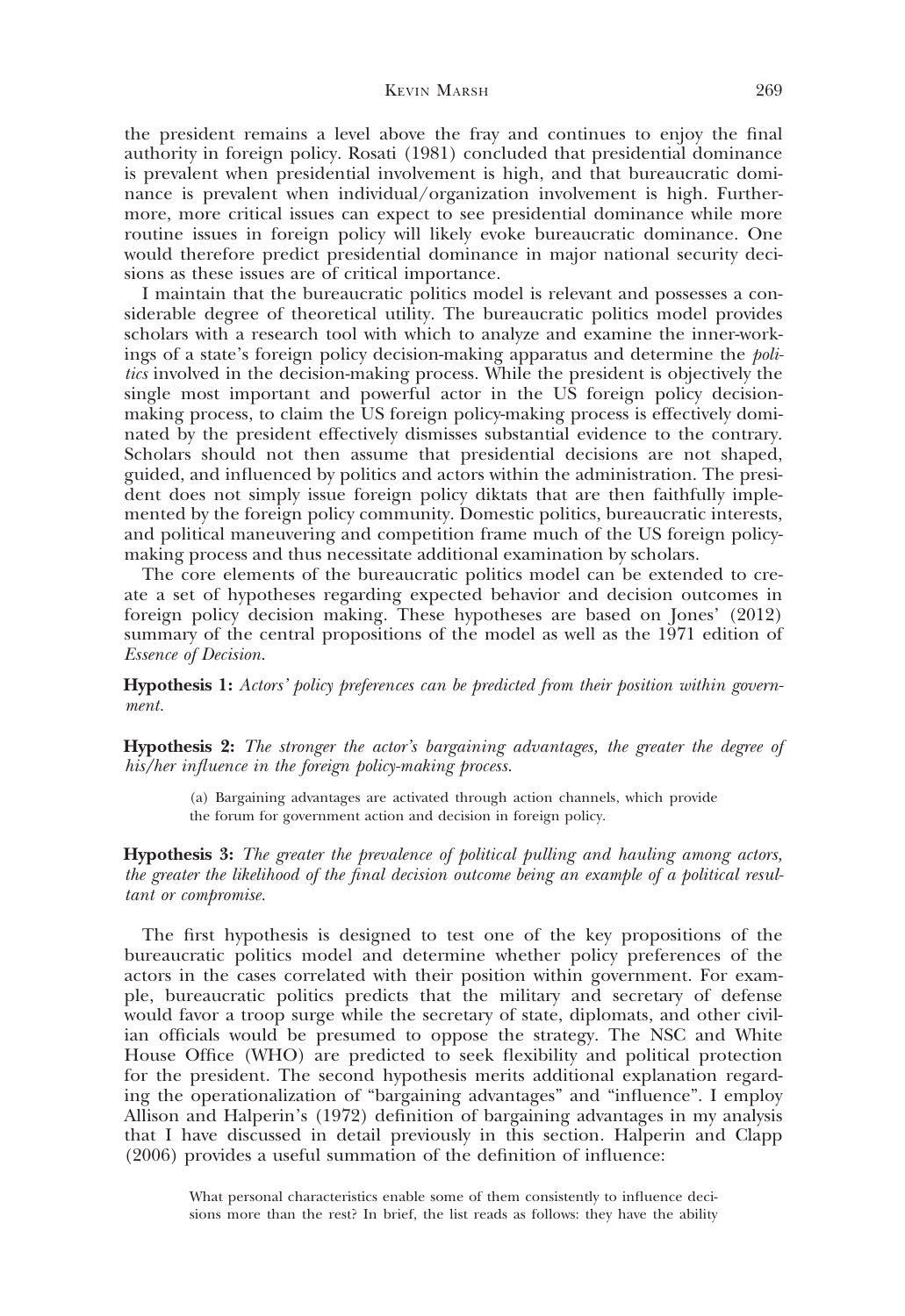to gain the confidence of the president. They are willing to assume responsibility. They exercise finesse in threatening to leak information or to resign. Their staff is skilled in performing the functions of the bureaucracy. They have an aptitude for mobilizing support outside the bureaucracy.

I will examine these elements of actors' influence in my analysis of their possession and employment of bargaining advantages throughout the strategy review. Finally, the third hypothesis tests the degree of political pulling and hauling among actors and whether the final decision in the case was a political resultant or compromise and not the result of objective cost-benefit analyses.

I employ the following question set to test the hypotheses. This question set is based on the propositions established by Allison (1971) and Jones's (2012) summary of the key elements of bureaucratic politics.

- 1. Who were the relevant actors in the decision-making process, and what were their associated bureaucratic roles?
- 2. What were the policy preferences of these actors?
- 3. Were actors' policy preferences influenced by their bureaucratic role?
- 4. Did actors employ bargaining advantages, and did these bargaining advantages augment the actors' influence in the decision-making process?
- 5. Was government action taken through action channels?
- 6. Did political pulling and hauling produce a final decision outcome that was a political resultant or compromise?

This question set is intended to be replicable and applied to analyze other cases of potential bureaucratic politics in foreign policymaking.

## Bureaucratic Politics and the Afghanistan Surge

## Who were the Relevant Actors in the Decision-making Process and what were Their Associated Bureaucratic Roles?

Surge advocates included Secretary of Defense Robert Gates, Secretary of State Hillary Clinton, commander of US forces in Afghanistan General Stanley McChrystal, commander of Central Command (CENTCOM) General David Petraeus, and Chairman of the Joint Chiefs of Staff Admiral Michael Mullen. Surge opponents included Vice President Joseph Biden, Ambassador to Afghanistan Karl Eikenberry, White House Chief of Staff Rahm Emanuel, and the senior advisers at the NSC, including National Security Adviser James Jones and his deputies Thomas Donilon and Douglas Lute. These actors, along with President Obama, served as the key players in the case. In this study, I will focus primarily on actors' institutional roles, while also providing consideration of actors' bureaucratic self-interest.

#### The Office of the Secretary of Defense

The Secretary of Defense, formally represented within the Department of Defense as the Office of the Secretary of Defense (OSD) is responsible for managing the Pentagon bureaucracy as well as administering the military. OSD must ensure that the armed forces of the United States are capable of fulfilling the missions asked of them by the president.

# The Joint Chiefs of Staff

The Joint Chiefs of Staff, as the senior military leadership and principal military advisory body to the president, are tasked with providing military advice to the president and NSC, as well as ensuring that the armed forces are capable of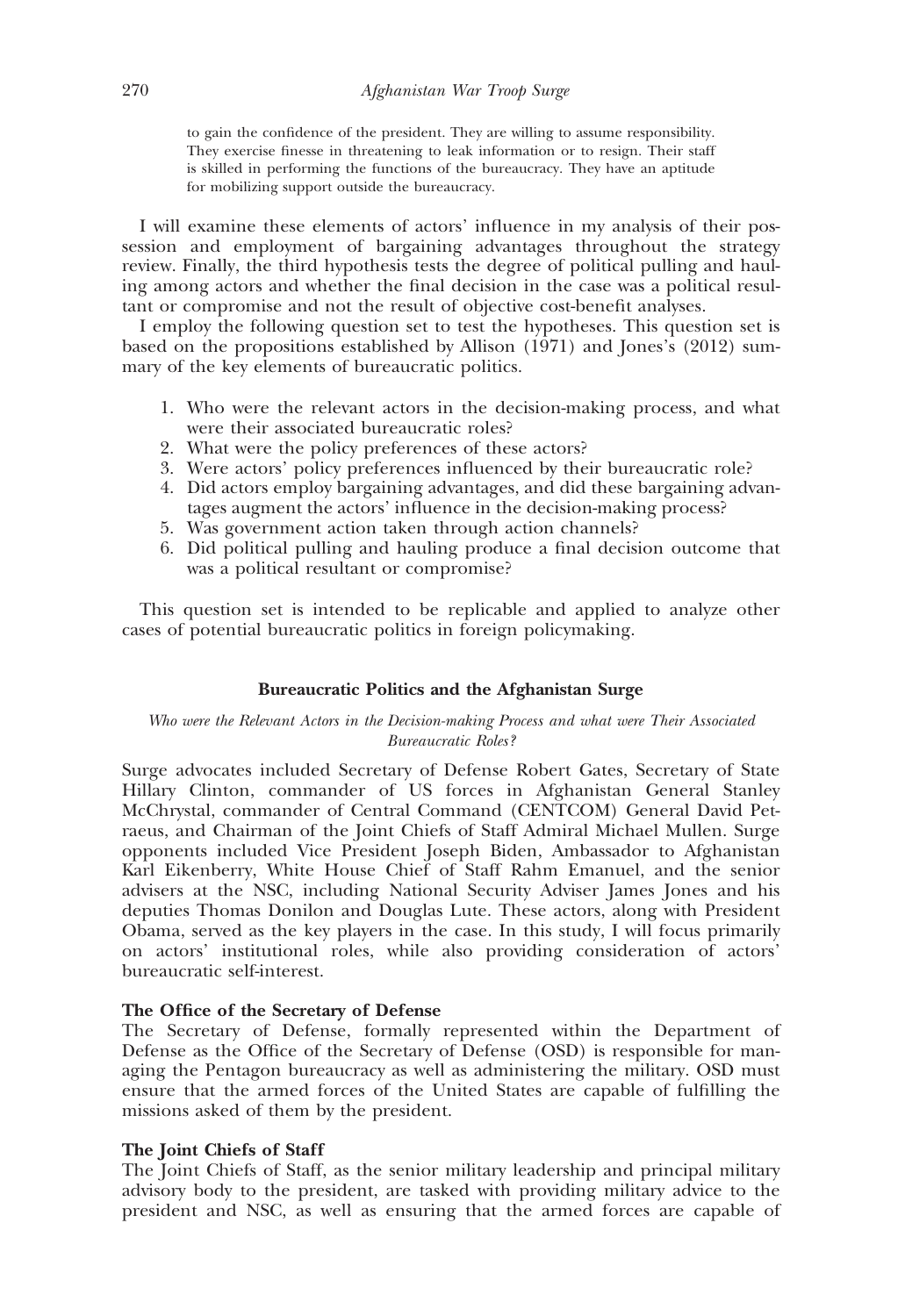carrying out the orders of the national command authority. The Chairman of the Joint Chiefs of Staff, according to the Goldwater-Nichols Defense Reorganization Act, is formally designated as the president's personal military adviser and acts as the senior representative of the armed forces.

# Central Command

US Central Command manages the defense of US national security interests in the Middle East, North Africa, and Central Asia. CENTCOM directs the US campaign in Afghanistan and the CENTCOM commander works closely with the commander of US forces in Afghanistan. In addition, CENTCOM provides the forces and support for the US component of the International Security Assistance Force (ISAF) in Afghanistan.

# The National Security Council

The NSC's bureaucratic role dictates that it seek to develop multiple policy options, provide advice and information to the president, and manage the interagency process. The NSC, and by extension, national security adviser, also has a bureaucratic interest in preserving flexibility for the president and ensuring that his or her foreign policy preferences are implemented.

## The State Department

The State Department coordinates and directs the civilian diplomacy of the United States and has also played an important role in nation-building and stabilization missions. Additionally, the State Department works with ambassadors to implement diplomacy and provide advice and recommendations to the president on foreign policy issues.

## The White House Office

The White House Office (WHO) is an important component of the Executive Office of the President and includes the Office of the Vice President and the Chief of Staff. "These are the people who act as the eyes and ears of the president and who are preoccupied with protecting and promoting his professional reputation, public prestige, and presidential choices" (Rosati and Scott 2007:110). The Chief of Staff is the head of the WHO, usually the president's closest personal adviser, and often attends NSC meetings.

The Vice President has little formal role other than serving as the next-in-line to succeed the president and serve as the president of the Senate and vote to break ties and has no official bureaucratic constituency. However, a vice president, if so empowered by the president, can become influential in foreign policy decision making. Vice presidents have grown in importance and influence in foreign policy during the past two decades as Vice Presidents Al Gore and Richard Cheney each formed their own personal national security/foreign policy staffs and served as prominent foreign policy advisers to Presidents Clinton and George W. Bush (Halperin and Clapp 2006). Vice President Joe Biden, as I will illustrate throughout this study, continued the recent trend of significant vice presidential foreign policy influence.

What were the Policy Preferences of these Actors?

## Surge Advocates

## General Stanley McChrystal

General McChrystal was the principal advocate of the proposed Afghanistan troop surge. McChrystal arrived in Afghanistan in the late spring of 2009 after replacing the fired General David McKiernan. McChrystal had previously served as the head of the Special Operations Command and was credited with conduct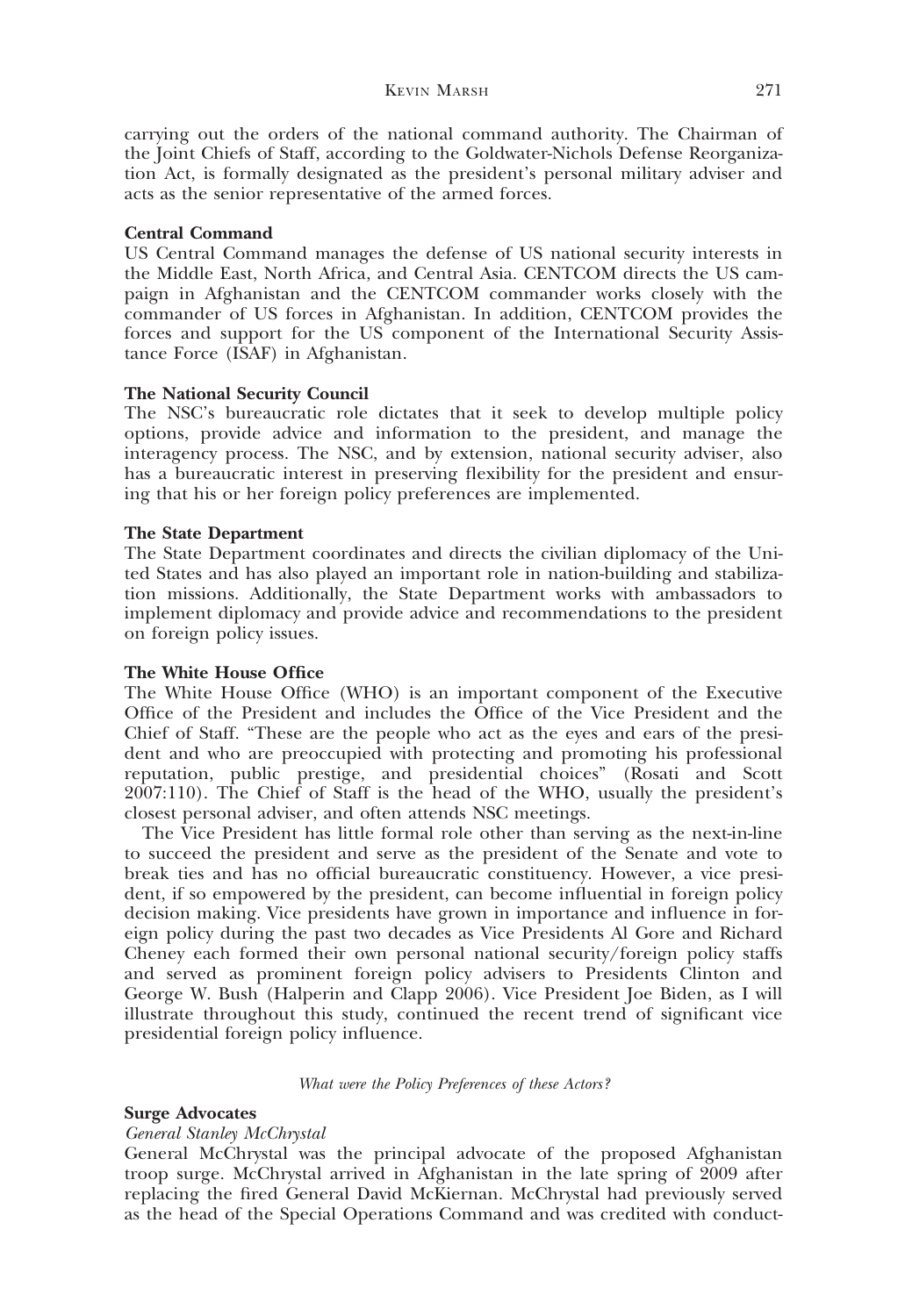ing successful counterterrorism operations in Iraq. While not one of the initial advocates or progenitors of counterinsurgency (COIN), McChrystal pursued the adoption of the doctrine with the zeal of a new convert once he assumed command of ISAF (Hastings 2012). McChrystal assessed the challenges facing his new command in Afghanistan throughout the summer of 2009 as he prepared the interim assessment report mandated by Secretary of Defense Gates. The new Afghanistan commander discovered to his chagrin and dismay that the war effort had been chronically under-resourced, the Afghan security forces were unreliable, the Karzai government was patently corrupt, and the Taliban had seized control of much of the country outside of Kabul.

McChrystal intended to shift US strategy from counterterrorism missions aimed at killing terrorists and insurgents to a nationwide COIN campaign designed to provide population security. The commander's summary of the McChrystal report stated "this is a different kind of fight. We must conduct classic COIN operations in an environment that is uniquely complex…Success demands a comprehensive COIN campaign" (McChrystal 2009:1). McChrystal, in his Senate confirmation hearing on June 2, 2009, said the following: "The measure of effectiveness will not be enemy killed. It will be the number of Afghans shielded from violence" (McChrystal 2009:11). McChrystal endorsed the central COIN argument that provision of population security was essential to defeating insurgencies.

McChrystal's interim assessment report bluntly stated the need for more troops and resources for the United States to prevail in Afghanistan. McChrystal (2009:20) wrote, "Proper resourcing will be critical. The campaign in Afghanistan has been historically under-resourced and remains so today—ISAF is operating in a culture of poverty. Consequently, ISAF requires more forces." McChrystal clearly and unequivocally demanded additional troops and introduction of COIN strategy in Afghanistan. The interim assessment report painted a grim picture of the war and effectively concluded that the Taliban were on the cusp of toppling the Karzai regime (Tyson 2009).

McChrystal discussed the need for additional troops with Gates in August 2009, reportedly telling the defense secretary that he intended to formally request 40,000 troops (Woodward 2010). The Afghanistan commander then issued his official request for additional forces in a secret memo addressed to Gates on September 24, 2009 and entitled "Resourcing the ISAF Implementation Strategy" (Woodward 2010). The request had three options, including 10,000– 11,000 troops to train and support Afghan forces, 40,000 for COIN, and 85,000 for robust COIN (Woodward 2010). McChrystal favored the 40,000 troop option and would press for its adoption during the fall strategy review.

## The Joint Chiefs of Staff

The Joint Chiefs, with the exception of Vice Chairman General James Cartwright, endorsed the McChrystal plan. Cartwright favored a more limited surge of 20,000 troops, but would eventually be overruled by Mullen (Broadwell and Loeb 2012:119). Mullen testified before the Senate Armed Services Committee at his reconfirmation hearings on September 15, 2009 and endorsed McChrystal's request for a troop surge (Lubold 2009a,b). Mullen stated that "a properly resourced COIN probably means more forces—and without question, more time and more commitment to the protection of the Afghan people and to the development of good governance" (US Congress, Senate Committee on Armed Services 2009).

#### General Petraeus and CENTCOM

Petraeus referred to the McChrystal plan as a "fully resourced, comprehensive COIN campaign" in a September 4, 2009 column in The Washington Post (Gerson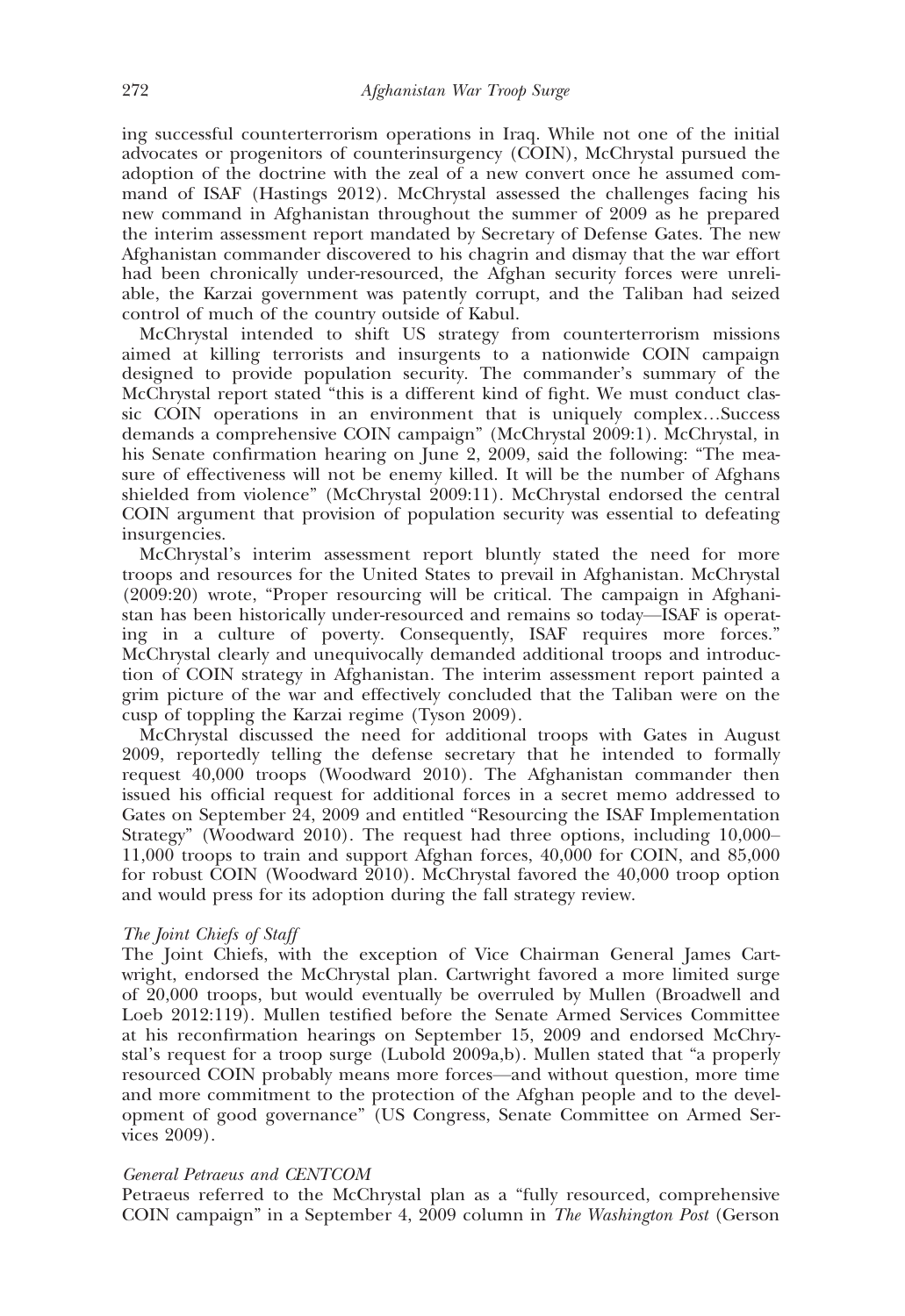2009:1). Petraeus also stated "the Taliban have sanctuaries in Afghanistan. You can't take out sanctuaries with Predator strikes" (Gerson 2009:1). In addition, the architect of the Iraq surge said "I don't think that anyone can guarantee that it will work out even if we apply a lot more resources. But it won't work out if we don't" (Gerson 2009:1). The CENTCOM commander participated in the administration's strategy review sessions during the fall of 2009 and repeatedly advised the president to endorse McChrystal's troop request (Kornblut, Wilson and DeYoung 2009:A1). Petraeus advocated the adoption of the full 40,000-strong troop surge requested by McChrystal. As Woodward (2010) recounts, Petraeus advised the president that: "You've got one bite at this apple. It ought to be a decisive one." Petraeus also went on record supporting the surge as Obama directly asked his advisers at a NSC meeting on November 29, 2009 whether they supported his decision to send 30,000 additional troops to Afghanistan and begin phased withdrawals in July 2011 (Woodward 2010). Admiral Mullen said that he fully supported the decision, and Petraeus signaled his support with the one-word answer of "ditto" (Baker 2009).

### Secretary of Defense Robert Gates

Gates supported a troop surge and believed that the United States had to prevent the Taliban from overthrowing Karzai. Gates also maintained that COIN operations against the Taliban were necessary to permit the United States to transfer security provision to Afghan government forces. Gates contended that al Qaeda would benefit from a Taliban takeover of Afghanistan, and therefore, the Taliban needed to be prevented from seizing control of large areas of Afghanistan and toppling the Karzai government (Parsons and Richter 2009). Gates was persuaded that a surge and COIN were necessary following conversations with McChrystal in early August 2009 according to Woodward (2010):

After long discussions, Gates found the argument very compelling. 'I'll get you as many troops as I can for as long as I can,' the secretary told McChrystal. 'And you've got battle space over there, and I've got battle space over here.' He would have to fight in Washington to get the troops, but he made it clear he would support McChrystal's request for 40,000. (Woodward 2010:156)

Throughout the surge decision-making process, Gates argued that the Taliban threatened US national security interests and that a counterterrorism strategy directed against al Qaeda was too limited in scope. Gates eventually settled on a position advocating the disruption of the Taliban through the deployment of a surge of around 30,000 US troops. According to Woodward (2010:260), Gates wrote a memo to President Obama saying: "Implementing this alternative mission will require an extended surge of three US combat brigades plus enablers."

## Secretary of State Hillary Clinton

Clinton signaled her support for a troop surge fairly early during the fall 2009 strategy review. In an October 16, 2009 interview with Jill Dougherty of CNN, Clinton stated that "Afghanistan has been under-resourced from the beginning…The attention was shifted to Iraq; everybody knows that. We've never had the kind of military or civilian commitment that our mission had been really needing" (CNN 2009). The secretary of state also argued that strong links remained between the Taliban and al Qaeda, thus refuting Vice President Biden's conclusions that al Qaeda, and not the Taliban, presented the true threat to US national security interests in Afghanistan (Baker 2009). Clinton remained dubious about the prospects for continued civilian reconstruction efforts without deploying a troop surge. Clinton's expressed backing for a troop surge and inclination to treat the Taliban as a serious threat to US national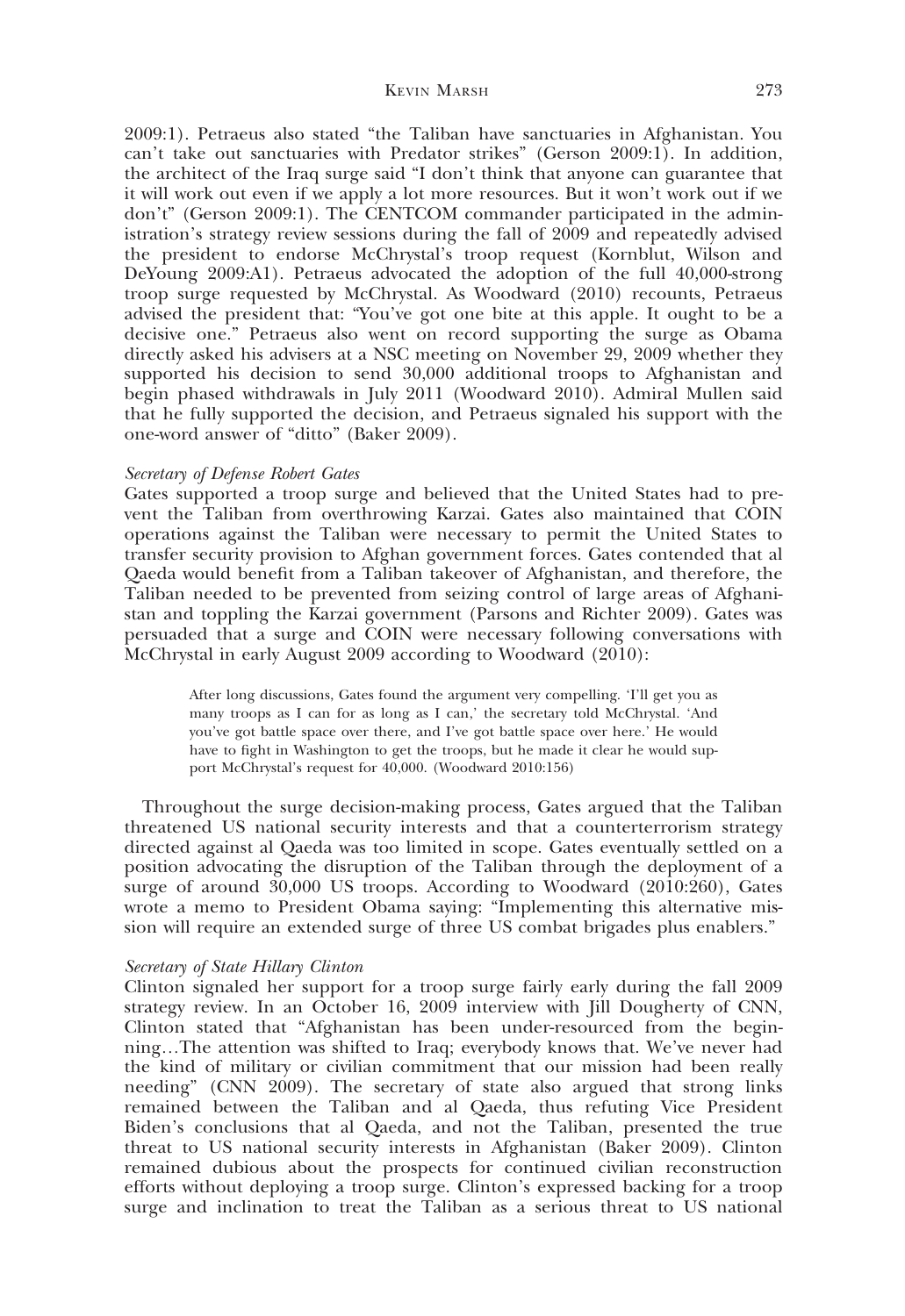security led the secretary of state to align herself with Gates and Mullen and form a coalition in favor of a troop surge close to McChrystal's initial request (Bumiller and Sanger 2009). Clinton continued to promote the surge option throughout the fall 2009 review, arguing forcefully at the October 26 meeting with the president that the president should order at least a three-brigade surge and that the civilian side of the policy needed to be realistic (Woodward 2010).

# Surge Opponents

# Vice President Joe Biden

The Vice President led the antisurge coalition within the administration. Throughout the Afghanistan surge decision-making process, Vice President Biden pressed for the adoption of a counterterrorism strategy for Afghanistan requiring a small infusion of at most 5–10,000 additional US troops. This strategy eventually acquired the moniker of "counterterrorism plus" and was also supported by the NSC, including Jones, Lute, and Donilon (Woodward 2010). Biden favored increased Predator drone attacks and use of Special Forces to attack al Qaeda targets, and explicitly rejected plans to increase US troop totals past 68,000 personnel (Wilson and Kornblut 2009). The vice president dismissed the notion that the Taliban presented a threat to US national security. Biden instead supported a focused counterterrorism strategy targeting al Qaeda, which he perceived to pose the actual threat to US national security interests (Alter 2010:372). Biden's "counterterrorism plus" strategy focused on killing Al Qaeda leaders and deterring the terrorist organization from returning in force to Afghanistan without the expense of COIN operations against the Taliban (Woodward 2010).

## US Ambassador to Afghanistan Karl Eikenberry

Eikenberry argued in his leaked cables that a troop surge and commensurate COIN strategy would fail to produce Afghan security and political institutions capable of standing on their own. "Rather than reducing Afghan dependence, sending more troops, therefore, is likely to deepen it, at least in the short term. That would further delay our goal of shifting the combat burden to the Afghans" (Eikenberry 2009:5). The ambassador also contended that while conditions on the ground had worsened in Afghanistan, the situation was not so dire as to merit the immediate infusion of tens of thousands of additional US troops to implement nationwide COIN operations (Eikenberry 2009:7). Eikenberry's cables directly challenged the applicability of COIN for Afghanistan, thus also directly challenging the strategic vision and policy preferences of McChrystal, Petraeus, and the Joint Chiefs of Staff (Schmitt 2010:A1).

## The National Security Council

Jones and his NSC deputies leaned toward Biden's position that US strategy in Afghanistan should focus on disrupting al Qaeda, and not massive COIN against the Taliban (Baker, Bumiller, and Shanker 2009). During an interview on CBS' Face the Nation from October 4, 2009, Jones downplayed the risk of the Taliban retaking control of Afghanistan, and also asserted that al Qaeda only had around 100 fighters in the country, thus underscoring the notion that even the threat from al Qaeda in Afghanistan was being overblown by surge advocates (Berger 2009). Jones doubted the ability of additional US troops to help establish an effective Afghan government and security forces (Der Spiegel 2009). In addition to Jones, Lute and Donilon favored a more limited focus of the US mission in Afghanistan and disputed the Gates-Clinton-McChrystal assertion that defeat of the Taliban was necessary for the United States to win in Afghanistan. Lute believed that the McChrystal plan would fail to protect large sectors of the population even with the full requested 40,000 troops, and he and Donilon were convinced that the McChrystal strategy was fundamentally flawed (Woodward 2010).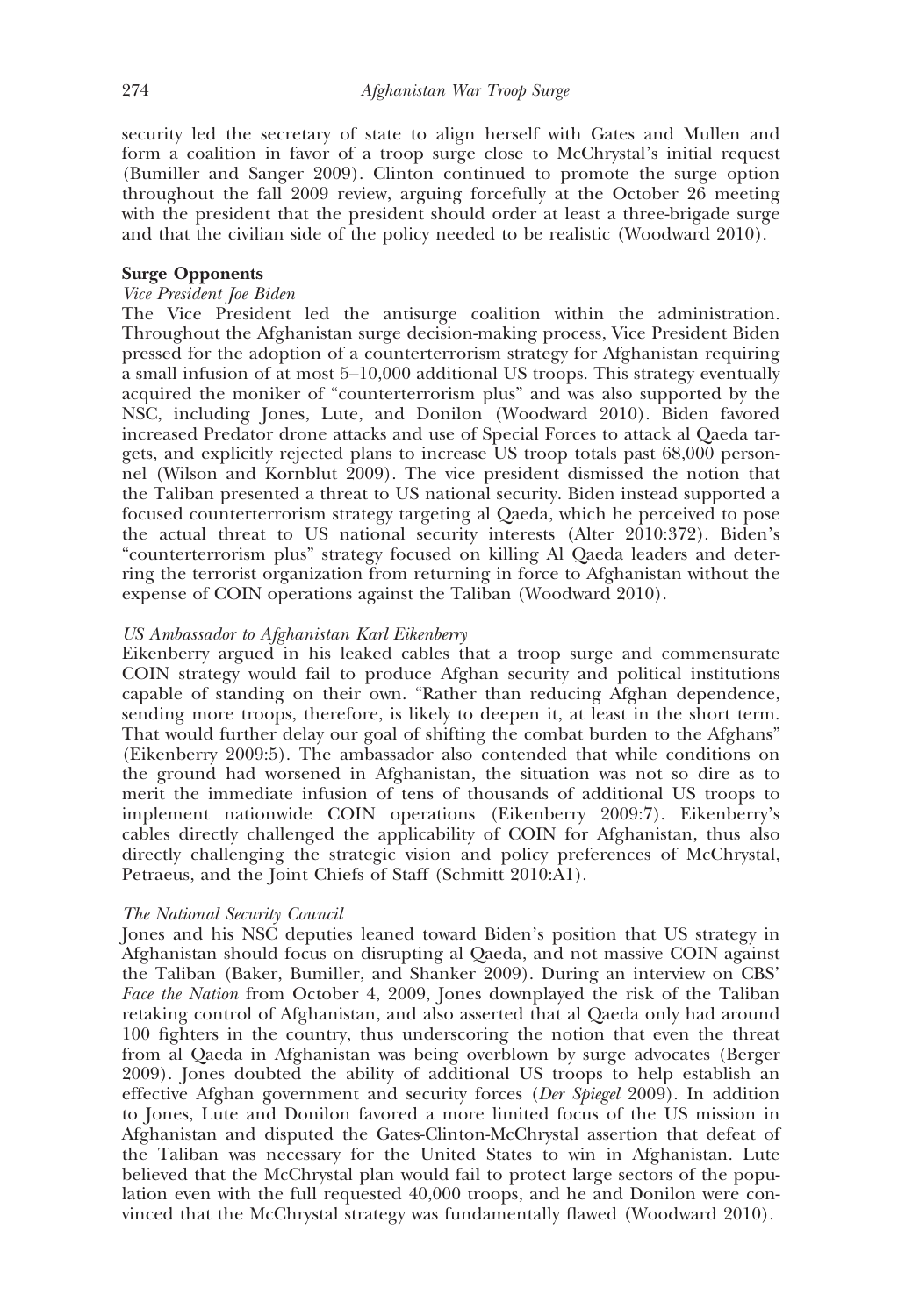## Chief of Staff Rahm Emanuel

Emanuel doubted the prospects for an Afghanistan surge in part due to his concern about the unreliability of the Karzai government. In an interview with CNN's State of the Union, Emanuel said that "it would be reckless to make a decision on US troop levels if in fact you haven't done a thorough analysis of whether in fact there's an Afghan partner ready to fill the space that US troops would create and become a true partner in governing" (Romm 2009). The Chief of Staff was also concerned with the domestic political implications for the president if he ordered the surge. Woodward (2010:303–304) recounted how Obama reflected on Emanuel's concern for domestic politics and freedom of action for the president: "Rahm would tell me it'd be much easier to do what I want to do by saying no." Refusing to escalate in Afghanistan and cement the war as Obama's would also provide greater freedom of action for the president to pursue his domestic policy agenda, most principally healthcare reform (Woodward 2010). The Chief of Staff also joined the NSC staff in resenting what they felt to be efforts by surge advocates to pressure the president into adopting a troop surge (Broadwell and Loeb 2012).

#### Were Actors' Policy Preferences Influenced by Their Bureaucratic Role?

#### Surge Advocates

## General Stanley McChrystal

McChrystal, and as this study will demonstrate, General Petraeus, and the Joint Chiefs of Staff confirmed Allison and Halperin (1972)'s appraisal of how organizational interests affect policy preferences. Allison and Halperin (1972:10) argued that "the health of the organization, in turn, is seen to depend on maintaining influence, fulfilling its mission, and securing the necessary capabilities." The general was charged with accomplishing US military objectives in Afghanistan, which included disruption of the Taliban insurgency, pursuit and elimination of al Qaeda elements, and protection of the Afghan civilian population. As field commander, McChrystal thus maintained a prominent bureaucratic interest in ensuring that he commanded a force sufficient to secure these objectives.

McChrystal's bleak appraisal of the state of the war in his interim assessment report led to his formal request for 40,000 more troops. McChrystal could not, in his estimation, achieve the national security goals of the United States in Afghanistan, and by extension, fulfill the demands of his bureaucratic role, without a troop surge. In his official memo detailing the rationale for his troop request, McChrystal wrote: "Thus after careful military analysis of the current situation, I recommend the addition of four combat brigades with enablers" (McChrystal 2009; Woodward 2010:192). McChrystal's desire to secure the resources necessary to accomplish his mission contributed to his aggressive public pursuit of the troop surge and COIN strategy in Afghanistan. He bluntly rejected Biden's "counterterrorism plus" strategy, while delivering a speech in London in October 2009, labeling it a "short-sided" strategy (Pfiffner (2011:13). McChrystal genuinely believed that the troop surge presented his only option for achieving victory in Afghanistan and therefore satisfy the requirements of his bureaucratic role, thus underscoring the influence of bureaucratic role on actors' policy preferences.

#### The Joint Chiefs of Staff

Admiral Mullen, as Chairman of the Joint Chiefs of Staff, maintained a powerful bureaucratic interest in pursuing the troop surge in Afghanistan. Mullen was responsible for providing the president with military advice and generating various options for strategy, and also accountable for ensuring that the military was capable of satisfying the demands placed upon it by the administration. Defeat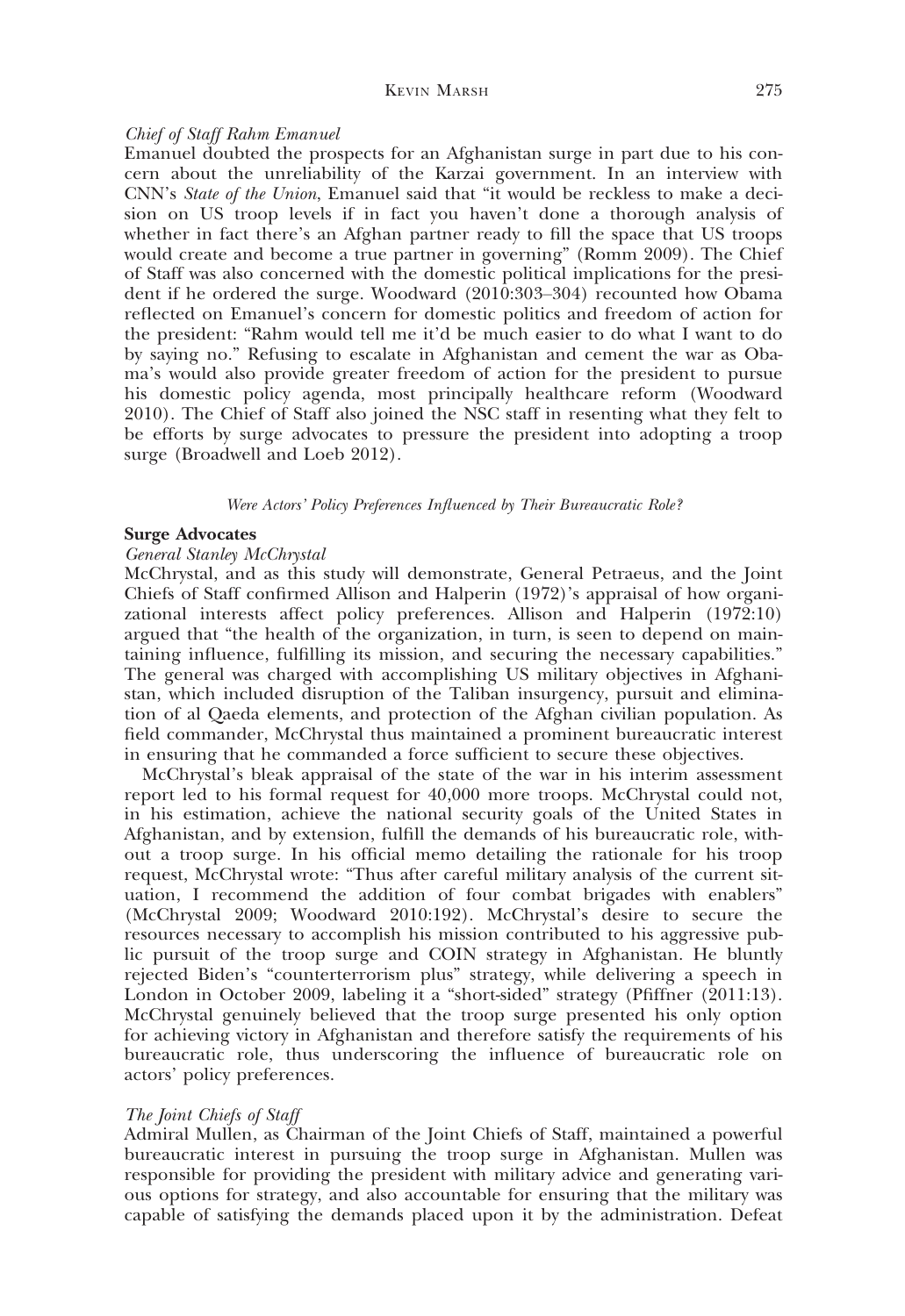in Afghanistan presented a serious threat to the bureaucratic role and interests of the armed forces as the prestige and perceived effectiveness of the Army and Marine Corps were particularly imperiled. As Lubold (2009a,b:2) reported, "some of them fear that a loss in Afghanistan would demoralize the military in the long term." The surge provided Mullen with a compelling policy option to both secure US objectives in Afghanistan and protect the morale and reputation of the hard-pressed Army and Marine Corps.

Army Chief of Staff General George Casey, the former Iraq field commander and noted opponent of that surge, also supported the McChrystal plan. As in Iraq, the Army would have to bear the brunt of implementing the proposed Afghanistan troop surge. Casey, while still reticent about the wisdom of troop surges and COIN, nonetheless asserted that the Army could implement the surge without undue burden on its capability to respond to additional crises (Woodward 2010:259). The chief of naval operations and the Air Force chief of staff deferred and stated that their services would be largely unaffected by the surge (Woodward 2010). The Iraq troop withdrawal initiated by President Obama had eased the burden on the Army and Marine Corps, thereby ameliorating the Chiefs' potential concerns regarding the impact of the proposed Afghanistan surge on force capabilities and readiness.

#### General David Petraeus

Petraeus' support for the Afghanistan surge was also influenced by his bureaucratic role. The CENTCOM commander would be judged and held accountable for the outcome of the war and therefore intrinsically maintained a powerful bureaucratic interest in accruing sufficient resources to allow McChrystal to implement his proposed strategy. McChrystal's plan mirrored the Iraq surge, presenting Petraeus with an additional opportunity to prove the merits of COIN strategy and further challenge traditional Army biases against COIN. Petraeus believed that the surge and COIN strategy could be applied to Afghanistan and succeed (The Australian 2009:10).

An Afghanistan surge would likely also enhance Petraeus' influence and bureaucratic power within the Obama administration. Petraeus did not enjoy the same personal relationship with President Obama as he had with President Bush. Furthermore, according to Broadwell and Loeb (2012:5), senior advisers to the president, including Chief of Staff Rahm Emanuel and David Axelrod were leery of Petraeus and suspicious of his relationship with former President Bush. A successful surge and COIN campaign would silence administration critics of Petraeus and further solidify his personal prestige and reputation as one of the most important actors in US defense strategy.

## Secretaries Gates and Clinton

Secretary of Defense Gates possessed a clear bureaucratic interest in winning the war in Afghanistan and was guided in large part by consideration of bureaucratic role and interests during the strategy review. The role of the secretary of defense dictated that the secretary manage the armed forces and ensure that the military was capable of securing and defending US national security interests. Gates believed that a troop surge and COIN strategy provided the best chance for the military to achieve the goals set forth by the administration for Afghanistan.

In an interview with Bob Woodward, Obama acknowledged Gates' interest in serving as an advocate for the Department of Defense. "The president said that he understood that Gates had to be a voice for the military. "Now, he has a different job than I do. And part of the job of secretary of defense is tending to a particular constituency within the Pentagon" (Woodward 2010:290). In addition, as defense secretary, Gates joined McChrystal and Petraeus in answerability for the outcome of the war in Afghanistan. The difficulties encountered by the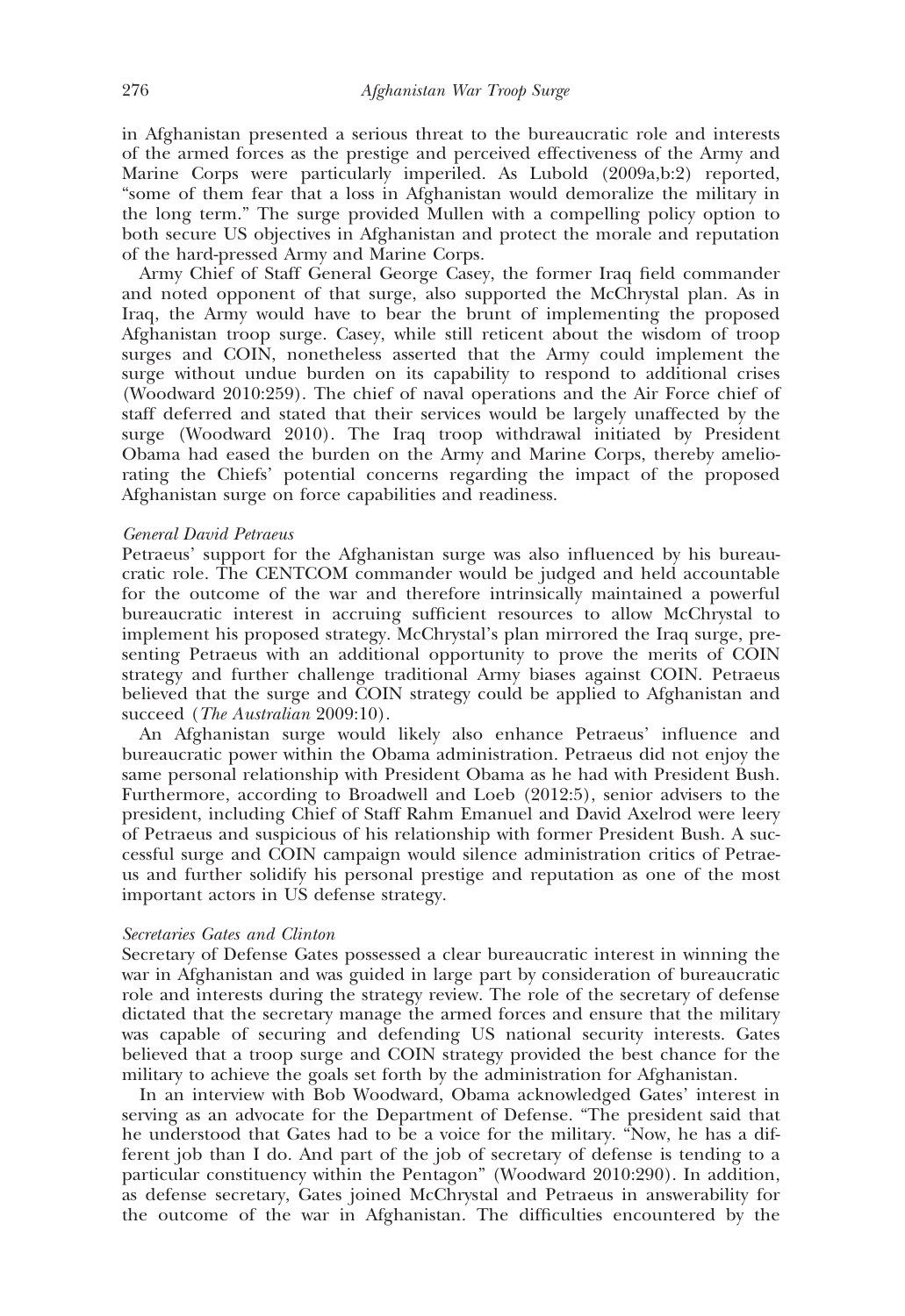United States in Iraq had largely doomed Donald Rumsfeld's tenure as secretary of defense and also perhaps irreparably damaged his historical legacy. Defeat in Afghanistan would likely similarly imperil Gates' historical legacy and reputation.

Secretary of State Clinton, one of the more vehement "hawks" in the Afghan surge, is a fascinating example of an actor's policy preferences contradicting their expected position. As secretary of state, Clinton stood perhaps to gain the most from a reduction of US troops in Afghanistan and commensurate reinvestment of resources into political reconstruction efforts spearheaded by the State Department. A troop surge would also extend the dominance of the Pentagon in US national security and foreign policymaking. However, Clinton fully supported the McChrystal plan and formed a unified front with Gates, Mullen, Petraeus, and McChrystal in promotion of the surge. Clinton even doubted the effectiveness of her own department's efforts, acknowledging that State's initiatives had failed so far to produce security, stability, and effective governance in Afghanistan. Clinton also was reportedly influenced by her close relationship with former Army vice chief of staff and principal advocate of the Iraq surge retired General Jack Keane (Broadwell and Loeb 2012). Finally, according to Alter (2010), the secretary of state believed that a surge would help protect State Department personnel deployed to Afghanistan, and also supported the surge due to her pronounced hawkishness on issues involving military strategy.

Clinton's support for the surge contradicts the predictions of the bureaucratic politics model and challenges Miles' law. The expectation for a secretary of state is to favor policy options emphasizing diplomacy and enhancing the role, prestige, and power of the State Department. Clinton presents an interesting dilemma for the bureaucratic politics model as the question arises as to whether she should be considered an anomaly or if her support for a surge may represent a potentially serious flaw in bureaucratic politics and Miles' law. I will address this issue in additional detail in the conclusion.

## Surge Opponents

# Vice President Biden

Vice President Biden opposed the surge strategy for bureaucratic reasons as well as his personal belief that the strategy would not work. As vice president, Biden maintained an important bureaucratic role as a presidential adviser and was charged with promoting his "counterterrorism plus" option by the president in an effort to balance the military's promotion of the surge and COIN (Pfiffner 2011). According to Woodward (2010:160), Obama told Biden that "I want you to say exactly what you think. And I want you to ask the toughest questions you can think of." In addition, Biden, like the NSC and Emanuel, believed that surge advocates were attempting to force the president's hand and manipulate the decision-making process (Broadwell and Loeb 2012). Biden genuinely believed that the surge and COIN strategy was doomed to fail, and he also sought to preserve the president's freedom of action and counterbalance the political machinations of the pro-surge coalition.

#### Ambassador Eikenberry

Eikenberry's opposition to the surge was also influenced by his bureaucratic role. First, as Ambassador to Afghanistan, Eikenberry served at the pleasure of the president and, in effect, acted as the president's chief civilian representative in that country. Second, Eikenberry was also part of the larger State Department bureaucracy and as such shared in the department's bureaucratic mission of managing diplomatic efforts in Afghanistan. The surge represented a clear challenge to the influence and role of the State Department in administering US efforts in Afghanistan, and the ambassador was also influenced by his desire to counteract the political activities of the pro-surge coalition. In addition,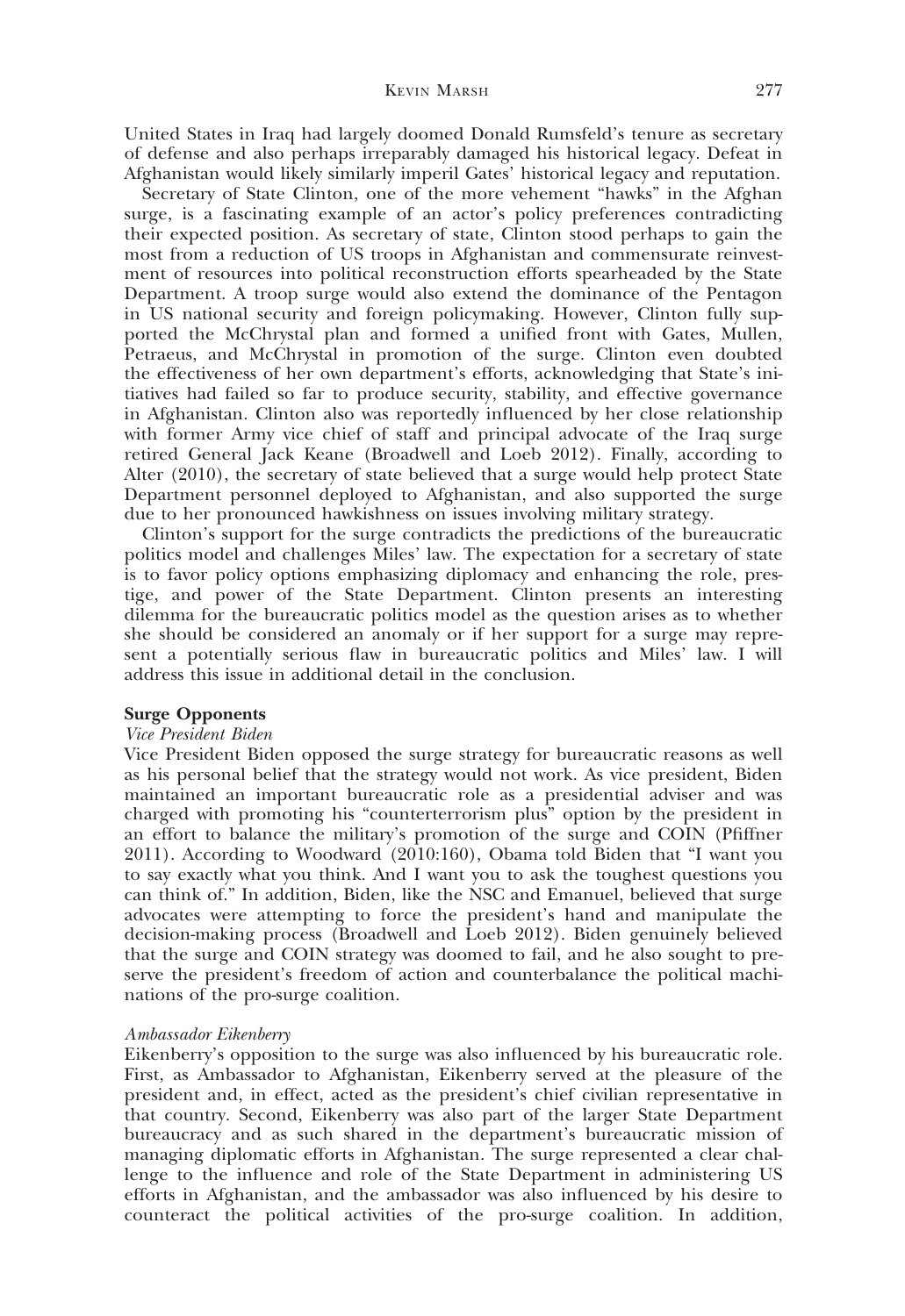Eikenberry wanted to air his concerns regarding the surge strategy and ensure that the president heard alternative views (Woodward 2010).

## The NSC

Jones, Lute, and Donilon resented the political activities of the senior military leadership in the surge decision-making process and believed the military was attempting to box the president into a corner over policy options for Afghanistan. "Lute felt that the military establishment was really rolling the president, though he didn't want to assign motives" (Woodward 2010:322). Lute and Donilon also believed that Gates had been too deferential to the military and failed to assert civilian control and protect the president (Woodward 2010). The president also suspected that the military was attempting to manipulate him into selecting the McChrystal plan by deliberately restricting the menu of policy options under consideration. Obama said: "So let me get this straight, okay? You guys just presented me four options, two of which are not realistic. That's not good enough" (Woodward 2010:278). In response to the military's perceived attempts at manipulation, the NSC strove to assert its bureaucratic role as the referee of the interagency process and ensure that alternative options and views were presented to the president.

The NSC was also concerned with the ramifications of the surge for the president's foreign policy and domestic political standing. Lute and Donilon opposed the surge in large part due to their concerns over the president's domestic political position and freedom of action in foreign policy. In this regard, the NSC fulfilled Halperin's conception of presidential advisers who define their role in terms of loyalty to the president (Halperin and Clapp 2006). President Obama was potentially placing his re-election at risk by committing to escalation in Afghanistan, while Mullen, Petraeus, and McChrystal were insulated from domestic politics and would likely be retired or in other positions by 2012. Lute said, "So, the bottom line is, you're left with the president standing here, owning this thing that these guys sold to him but who have since exited stage right. Everybody else is going to have their White House commission hanging in their den" (Woodward 2010:318–319). Donilon also expressed concern about the effect of the surge on the president's reelection strategy and worried that Obama, and not Petraeus, McChrystal, Mullen, or Gates, would be held responsible for the outcome (Woodward 2010).

# Chief of Staff Rahm Emanuel

Emanuel's opposition to the strategy emanated most acutely from his bureaucratic role as Chief of Staff. Halperin and Clapp (2006) argued that "in calculating interests in a foreign policy decision, the president and his advisers consider how the president's stand on a particular issue may affect his ability to accomplish other goals". A Chief of Staff must, above all else, work to ensure that the president's policy preferences are implemented, and that the president is protected politically. The Chief of Staff was concerned with the domestic political impact of escalation in Afghanistan. "Emanuel worried about devoting too much money and attention to Afghanistan; as chief of staff, he had to pay attention to competing domestic issues such as healthcare" (Mann 2012:135). The surge represented a significant risk to Obama's popularity and also threatened support for signature domestic policy initiatives such as healthcare reform.

Did Actors Employ Bargaining Advantages, and Did Bargaining Advantages Augment Their Influence in the Decision-making Process?

The partnership between Gates and Clinton strengthened the bargaining advantages of the pro-surge coalition and placed additional political pressure on the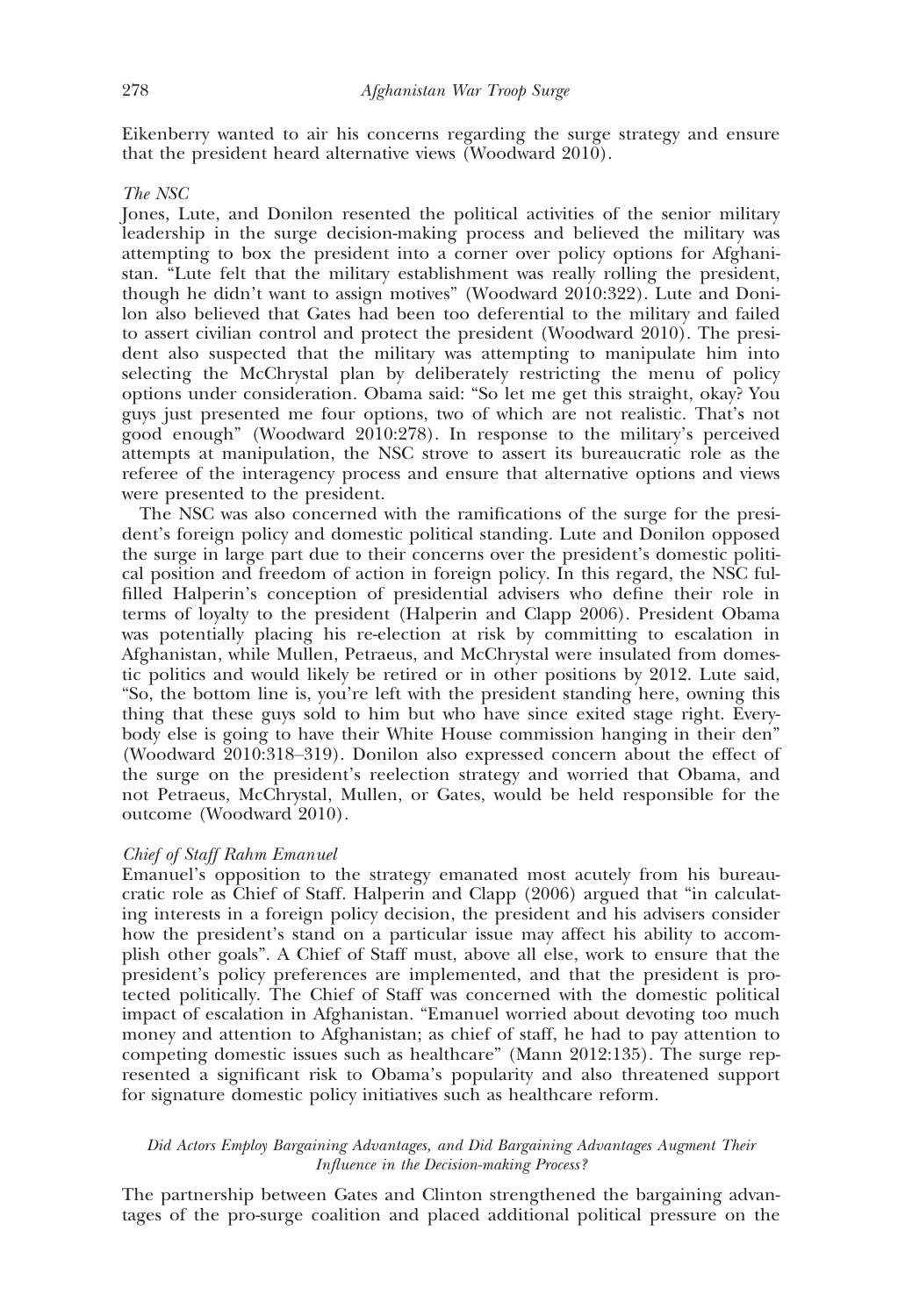president to adopt the strategy. Mann (2012:136) argued that "the Clinton-Gates combine helped to win over the president to sending more troops…the president was not prepared to override the recommendations of the secretaries of state and defense, the two departments primarily responsible for foreign affairs." Gates was in a unique position as the lone Republican in the cabinet and enjoyed a high degree of individual bureaucratic power and personal acclaim. Hastings (2012:36) argued: "Gates carries a big stick. He's the most important holdover from the Bush administration, the man Obama has come to heavily rely on for advice in foreign affairs." Gates, who commanded widespread, bipartisan support from the Congress and American public, felt secure in directly petitioning the president in favor of the surge. Obama valued Gates and acknowledged the importance of retaining the secretary of defense. The president was almost deferential to Gates and was loath to break with the defense secretary Woodward (2010:249).

Initially, a serious political rival of the president, Clinton developed a markedly effective bargaining position within the administration. Clinton represented a large sector of the Democratic Party that Obama was loath to antagonize, and administration insiders were wary of the secretary of state's political ambition (Woodward 2010:254). Clinton's membership in the pro-surge coalition further pressured Obama to strongly consider the McChrystal option (Woodward 2010:254). The secretary of state had maneuvered herself into becoming a central player in the surge decision-making process, and indeed, within the foreign policymaking of the administration as a whole (Baker 2009:A1). Hillary Clinton had accrued a high level of power within the Obama administration's foreign policy team. "It didn't escape notice that Clinton was the second most powerful Democrat in the room" (Alter 2010:383).

The military also employed significant bargaining advantages as Petraeus, McChrystal, and Mullen united in support of the surge. Petraeus also basked in the acclaim that he received for his management of the Iraq surge in 2007– 2008. The military leadership parlayed its political advantages into a superior bargaining position so apparent that the president and surge opponents felt that these officers were in effect attempting to force the president into adopting the McChrystal strategy (Broadwell and Loeb 2012; Hastings 2012). Obama also confronted and criticized Petraeus, McChrystal, and Mullen during the strategy review over the leaks (Alter 2010; Mann 2012). McChrystal's presentation of three options for a troop surge also was suspected by some in the administration as a transparent attempt to manipulate the president into having no real option except the 40,000-strong middle option preferred by the military (Broadwell and Loeb 2012:119). Woodward (2010:195) discussed the impact of the military's bargaining advantage on the president:

Facing an unexpected and stunning strategic request was not where Obama had planned to be in the fall of the first year of his presidency. On top of that, the military was out campaigning, closing off his choices, and the White House was losing control of the public narrative.

The military actively engaged the media to outmaneuver surge opponents and increase their influence in the decision-making process. McChrystal, as this study has reviewed, gave an address at the Institute for Strategic Studies in London where he publicly and bluntly disagreed with the Biden strategy. McChrystal also cultivated support for his strategy by engaging with noted foreign policy and strategic commentators, including Stephen Biddle and Anthony Cordesman, who then wrote articles endorsing the proposed surge (Hastings 2012:132). Mullen reportedly invited the bureau chiefs of the five television networks for a background lunch and told them that the McChrystal Plan had to be adopted in full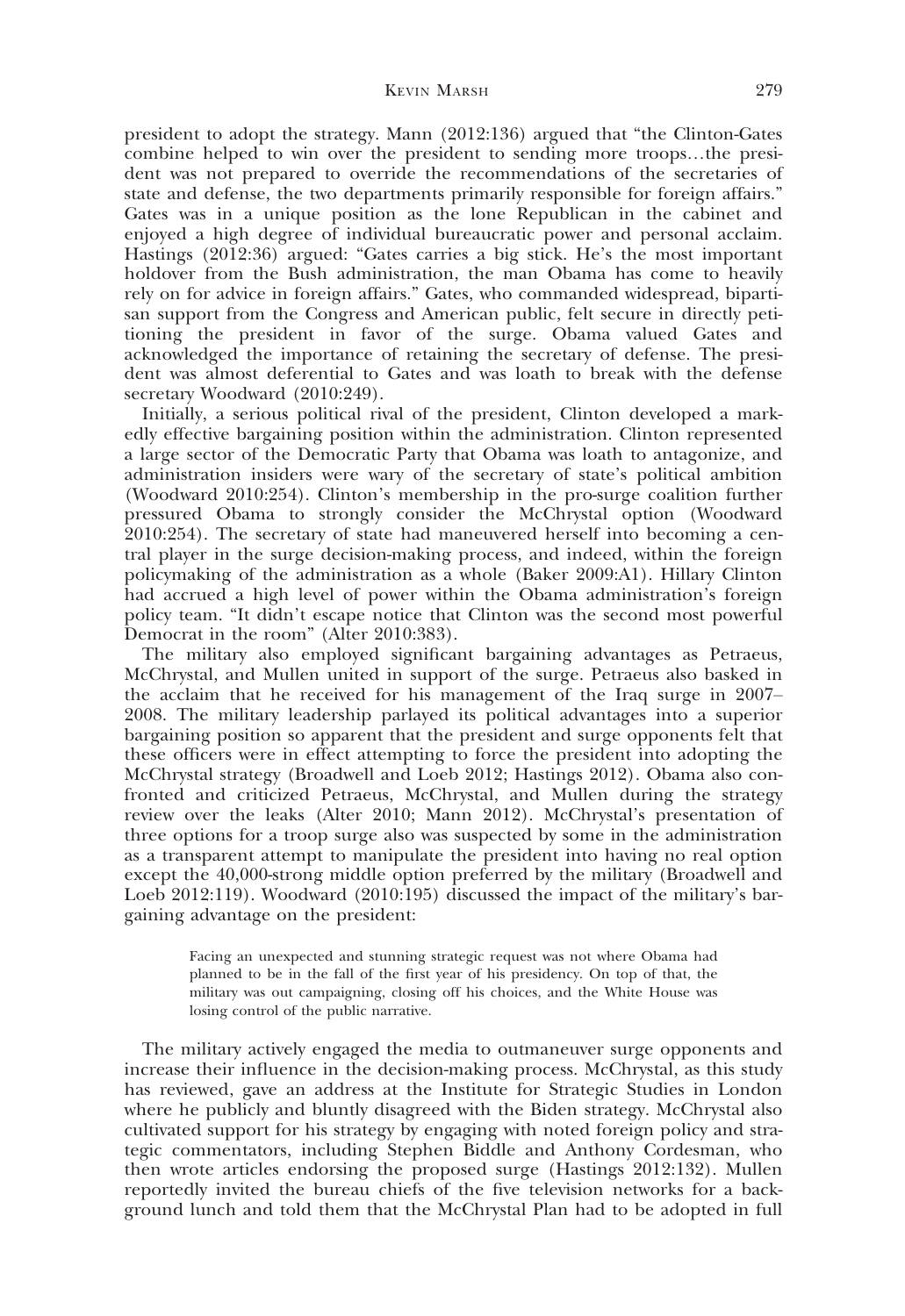or the United States faced defeat in Afghanistan (Alter 2010). The president and surge opponents were particularly offended by what they perceived to be a concerted PR campaign by the military and suspected Petraeus and Mullen to be the sources of the repeated leaks during the strategy review (Mann 2012).

Surge opponents possessed one clear bargaining advantage in the case: access and proximity to the president. Biden was able to meet regularly with the president and advocate his "counterterrorism plus" strategy. According to Dreyfuss (2009:4) an administration official said that "Biden is playing a very inside game. He's in every meeting." Obama solicited Biden's opinion and advice in foreign policy and national security matters (Pfiffner 2011:15). Biden also exploited this bargaining advantage to work with other surge opponents in an effort to counter the activities of the surge supporters. Biden's influential role in the strategy review illustrates the recent trend of powerful vice presidents serving as principal presidential foreign policy advisers. Biden also supports the predictions of the bureaucratic politics model regarding the role of bargaining advantages in burnishing the influence of actors in the decision-making process.

The national security adviser and NSC staff enjoyed the bargaining advantages of access and proximity as well. Jones, Lute, and Donilon utilized their access to the president in an effort to ensure that the pro-surge coalition did not restrict the options available to Obama. Lute and Donilon met with the president on November 28th in one last attempt to dissuade him from ordering the surge. While Lute and Donilon were unsuccessful in changing Obama's mind, the two NSC deputies were able to exploit their access and proximity to the president and meet with him without the NSC principals in attendance.

However, proximity to the president was not powerful enough to overcome the myriad of bargaining advantages enjoyed by surge advocates. A unified and politically active military and the two most powerful cabinet secretaries outweighed the vice president, NSC, and Chief of Staff. Surge advocates represented three powerful bureaucratic constituencies in the military, Department of Defense, and State Department. Surge opponents, while significant presidential advisers, lost the debate as the president selected an option most closely aligned with surge advocates.

The events of the Afghanistan strategy review support the importance of bargaining advantages in the bureaucratic politics decision-making process. Surge advocates expertly parlayed their superior bargaining advantages into dramatically increased influence in the decision to adopt the surge, fulfilling the tenets of Halperin and Clapp's (2006) description of how actors attain influence. The president found his two most powerful foreign policy cabinet members in strong support of the McChrystal plan, while the military assiduously and effectively cultivated support for the surge both within and outside of the administration. The military's bargaining advantages were further translated into influence through rumors that Petraeus and McChrystal planned on resigning if the surge was not adopted (Hastings 2012). In sum, the pro-surge coalition thoroughly outplayed their opponents.

#### Was Government Action Taken Through Action Channels?

The Obama administration's fall 2009 interagency strategy review process is an apt example of a formal action channel. This NSC-led strategy review provided the forum for the president to gather and review information, for actors to lobby in favor of their associated policy preferences, and ultimately, for the president to issue his final decision ordering the troop surge. Most importantly, the NSC strategy review established the playing field for political games to unfold and eventually dominate the administration's decision-making process. This action channel is critical to understanding the influence of bureaucratic politics on the decision to adopt the surge.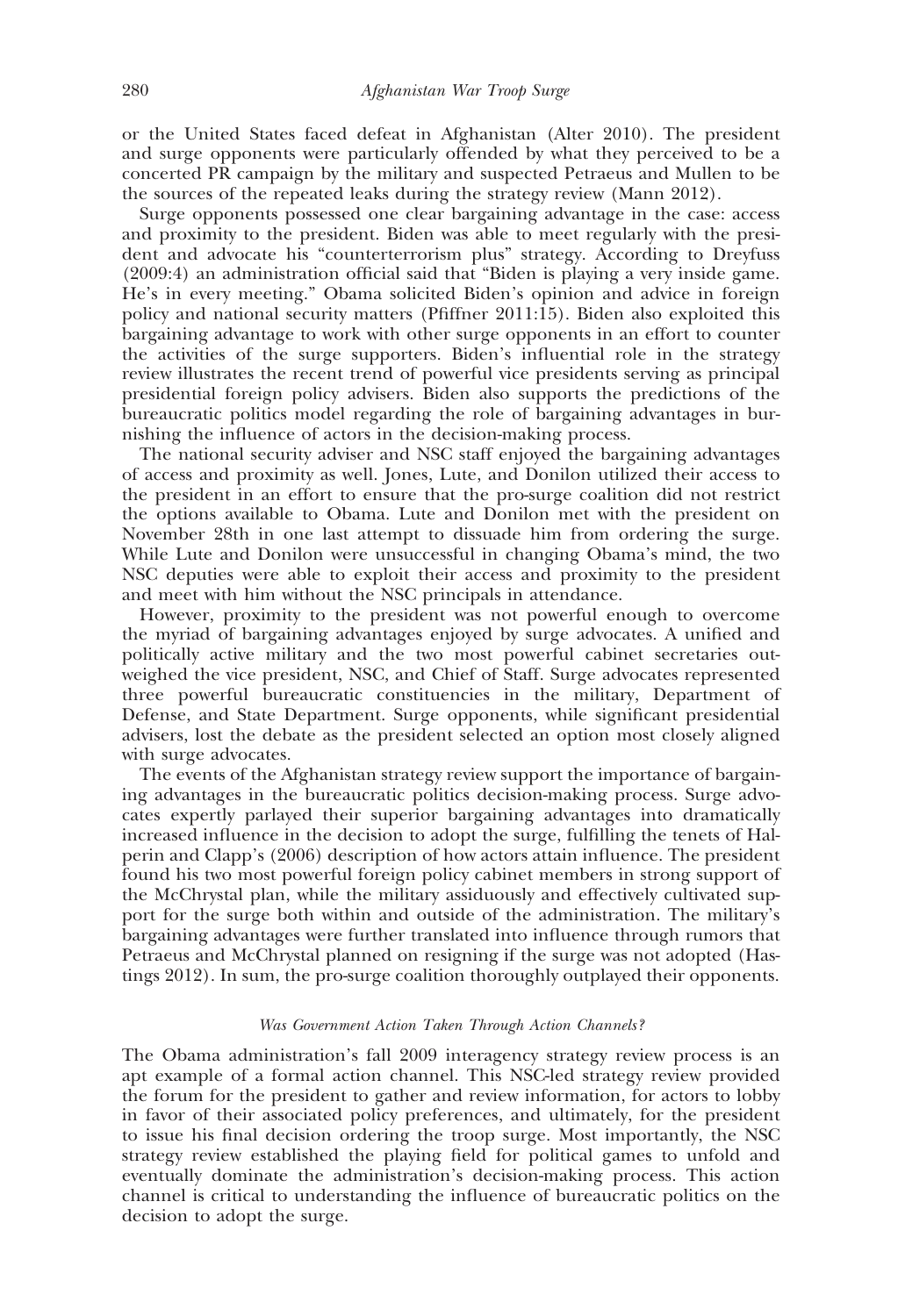Furthermore, the action channel in this case provides scholars with important insights into President Obama's management style. President Obama chaired the vast majority of the NSC meetings during the strategy review, essentially acting as his own national security adviser. "In the deliberations over Afghanistan policy, Obama acted as his own honest broker" (Pfiffner 2011:259). The president was directly and actively involved in managing the strategy review and would go so far as to personally draft the final orders for the surge. Obama also carefully weighed the various policy options presented to him and encouraged debate and frank conversations among his advisers, while insisting that consensus emerge once he made his final decision (Pfiffner 2011). The president's management style was direct, involved, and encouraged open deliberation and careful consideration of various policy options. Obama's direct management and detail-oriented style during the NSC strategy review have potential implications for bureaucratic politics and presidential governance that will be addressed in the conclusion of this study.

Following discussions between Jones and Gates regarding the status of the war in early June 2009, McChrystal was asked by the secretary of defense to prepare a formal assessment of the war on June 26 (Woodward 2010; Hastings 2012). Jones reportedly was displeased with chatter and rumors stating that McChrystal was already campaigning for more troops. According to Woodward (2010), "Jones pitched Gates on a way to defuse the tension. Let McChrystal have 2 months—60 days—to deliver a commander's assessment of Afghanistan, rather than campaign for more troops behind the president's back." McChrystal then submitted his assessment to Gates on August 30, 2009. The president initiated a new Afghanistan strategy review at the NSC to consider the findings of the assessment, with the first NSC strategy review meeting occurring on September 13, 2009. The president and his advisers reviewed McChrystal's interim assessment report and the implications of the request for some 40,000 additional troops. This meeting also saw the president discuss the basic strategic goals and interests of the United States in Afghanistan, and the debate began over whether the Taliban or al Qaeda was the true threat to US national security objectives. Biden also advocated his preferred "counterterrorism plus" strategy at this meeting (Woodward 2010).

The second NSC meeting on September 30, 2009 was important as President Obama explicitly rejected the option of unilateral US withdrawal from Afghanistan and also reviewed the formal troop request memo from McChrystal at this meeting (Baker 2009). The second meeting also occurred following the leak of the McChrystal report to The Washington Post and an article by Bob Woodward describing the report on September 21 (Baker 2009). Obama's refusal to withdraw from Afghanistan contributed to the framing of the policy options discussed during the review and also led to a notable example of logrolling in the case.

The October 9 meeting further illustrates the significance of the NSC review serving as the formal action channel in the case. At this meeting, the NSC reviewed again the counterterrorism and COIN strategy options as well as McChrystal's request for 40,000 additional troops (Baker 2009). The president, quite significantly, decided to adopt the strategy of "disrupting" as opposed to "defeating" the Taliban at this meeting (Pfiffner 2011). Obama, while growing more open to a troop surge, resisted the expansion war goals to include fullscale COIN and nation-building in Afghanistan (Mann 2012). Clinton also presented her case for a surge, arguing that population security was essential to political development in Afghanistan (Woodward 2010:223). Obama heard the views of Biden, the NSC staff, McChrystal, and other advisers at this meeting, but still did not announce a decision.

Obama then met with Gates and Clinton directly on October 26 to again solicit their recommendations, and met with the Joint Chiefs of Staff on October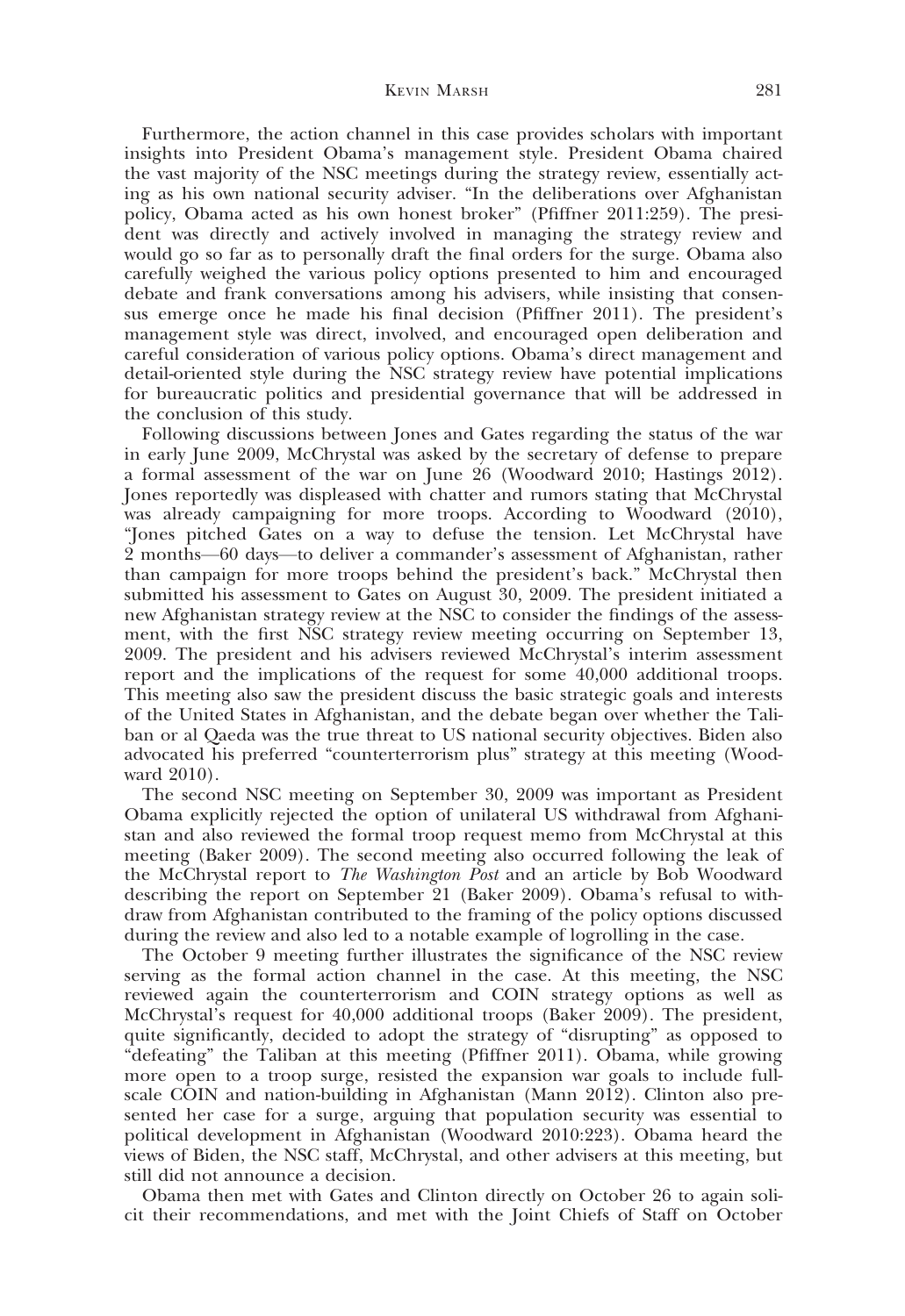30. The president wanted the Chiefs to provide with him a third option for a surge that would strike a balance between the Biden "counter-terrorism plus" strategy and the full McChrystal proposal (Woodward 2010). By this time, Obama had also tentatively committed to some form of a troop surge, although he continued to wrestle with the form and duration of any such deployment (Pfiffner 2011). These meetings are important as the president indicated that he would pursue some sort of compromise policy option.

The NSC met again on November 9 and November 11 to continue discussing the McChrystal plan. The president and the NSC reviewed the various troop options, with McChrystal, Mullen, and Petraeus continuing to lobby for the 40,000-troop option. Force Option 2A, which was a compromise option of a surge of 30,000 troops, came under serious consideration at this meeting (Woodward 2010). Gates had developed this option in response to Obama's insistence that a middle-ground strategy be developed to maximize flexibility.

On November 23, Obama met with his national security team and reviewed the available options for a troop surge. The president circulated a document that called for "max leverage" to be placed on the Taliban and al Qaeda (Alter 2010). "Max leverage" referred to a troop surge short of the full 40,000 personnel requested by McChrystal and also attached a withdrawal timetable to the strategy. This option represented a compromise between the full McChrystal plan and the Biden strategy. "The McChrystal team had won on troop strength, but Obama and Biden won on narrowing the mission" (Alter 2010:388). Obama solicited the input of his advisers and did not reveal that he had made the decision to adopt the 30,000-troop surge option (Alter 2010).

President Obama called his national security team into the White House on November 25 and announced that he had decided to order the 30,000-troop option (Woodward 2010). Obama announced to his NSC staff that he expected all of the principals, including Gates, McChrystal, Petraeus, Mullen, Clinton, and Eikenberry to officially sign on to the strategy (Woodward 2010). The president then met with his advisers on November 26 to fine-tune the decision and perform one final review of the policy options (Alter 2010). Over the next 2 days, Obama continued to meet with his national security team and again listened to last-ditch lobbying by surge advocates and opponents. The president also wrestled with his preliminary decision to adopt the troop surge. After a final review session with his NSC staff, Obama confirmed his decision and requested that the full national security team, including all of the principals should come to the Oval Office on November 29 so that he could inform them of his final decision (Woodward 2010).

At this Oval Office meeting, President Obama announced that he was ordering a troop surge of 30,000 troops coupled with a withdrawal timetable to begin in July 2011. Obama then literally went around the room and directly asked each of his advisers, including Biden, Petraeus, Mullen, Gates, and Clinton whether they supported the strategy. Each of them offered their assent, and the president then announced the decision to McChrystal and Eikenberry via a secure videoconference (Woodward 2010). President Obama then officially announced the new strategy at his West Point address on December 1.

#### Did Political Pulling and Hauling Produce a Final Decision Outcome that was a Political Resultant or Compromise?

Significant political pulling and hauling occurred throughout the decisionmaking process and produced a decision outcome that was a political compromise. First, surge advocates and opponents each formed coalitions in an effort to convince the president to select their preferred option. These coalitions engaged in bureaucratic combat with one another in a manner highly representative of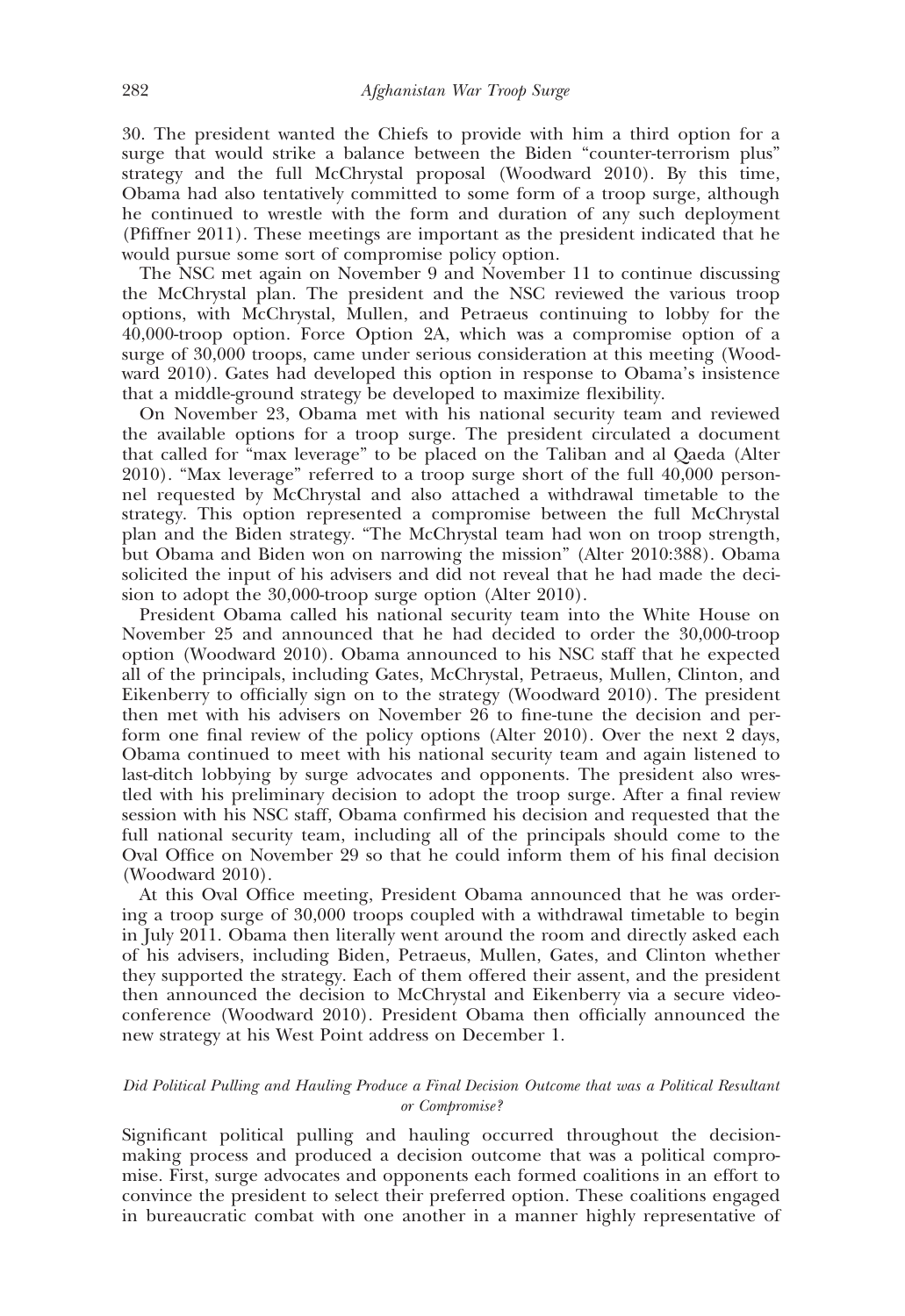that predicted by the bureaucratic politics model. Second, a notable example of logrolling occurred as the president insisted on the imposition of a withdrawal timeline in an effort to maintain support from congressional Democrats. Third, the ultimate decision in the case was a compromise and the direct result of political pulling and hauling.

#### Coalition Building

The pro-surge coalition was acutely powerful in the case. As Baker (2009) reported: "With Mr. Biden leading the skeptics, Mrs. Clinton, Mr. Gates, and Admiral Mullen increasingly aligned behind a more robust force." Unlike during the Iraq surge review, the military united in full support of a troop surge for Afghanistan. McChrystal was fully supported by Petraeus at CENTCOM as well as the Joint Chiefs of Staff. Mullen, Petraeus, and McChrystal took advantage of this unity to effectively promote their preferred strategy. Mullen protected McChrystal and insulated him from the antisurge coalition, while Petraeus also fully supported the Afghanistan commander. The three officers then quite wisely aligned themselves with the two most powerful and influential civilians in Obama's foreign policy team, Secretaries Gates and Clinton (Landler and Shanker 2009). Furthermore, the united front presented by McChrystal, Petraeus, and Mullen placed tremendous political pressure on the president. According to Broadwell and Loeb (2012:118), "they saw this as providing forthright military advice, but all recognized that public statements early on, before they understood the implications of the policy review, had created tension between those in the White House and those in uniform." Obama, a young, untested president with no military experience, faced a military determined to engage in various forms of political behavior to secure the adoption of the McChrystal plan.

Clinton also enjoyed a close working relationship and personal friendship with Gates that helped to ameliorate much of the traditional bureaucratic conflict between State and the Pentagon (Landler and Shanker 2009:A8). The Clinton-Gates alliance also illustrates Halperin and Clapp (2006) conception of how actors become influential through gaining the support of the president. Halperin and Clapp (2006) described this effect as "a participant who has the president's ear quickly acquires a reputation for being able to win." Gates and Clinton were powerful bureaucratic actors not only by virtue of their positions and acumen, but also because they were successful in gaining the support and attention of the president.

Surge opponents found it necessary to form a coalition to counter the actions of the surge advocates. These actors were opposed to the surge on strategic grounds and also resented how the pro-surge coalition had attempted to seize control of the strategy review and pressure the president into adopting the strategy. Surge opponents endeavored to preserve freedom of action for the president and ensure that Obama heard alternative options to the McChrystal plan. The antisurge coalition also sought to limit the influence of the military in policymaking. Biden, the NSC, and the WHO believed that the military was overstepping its advisory role and attempting to control the decision-making process (Broadwell and Loeb 2012). Finally, in a notable example of the antisurge coalition's political actions, Eikenberry's memos were leaked to the media, revealing the intense disagreement within the administration over the surge strategy.

## Logrolling

In a notable example of logrolling, the president insisted on a withdrawal timetable to limit the duration of the surge and somewhat assuage the concerns of surge opponents who feared entangling the United States in an unwinnable, endless war in Afghanistan. Dreyfuss (2009:3) claimed: "The White House knew that if Obama were to 'fully resource' the military campaign, he would be going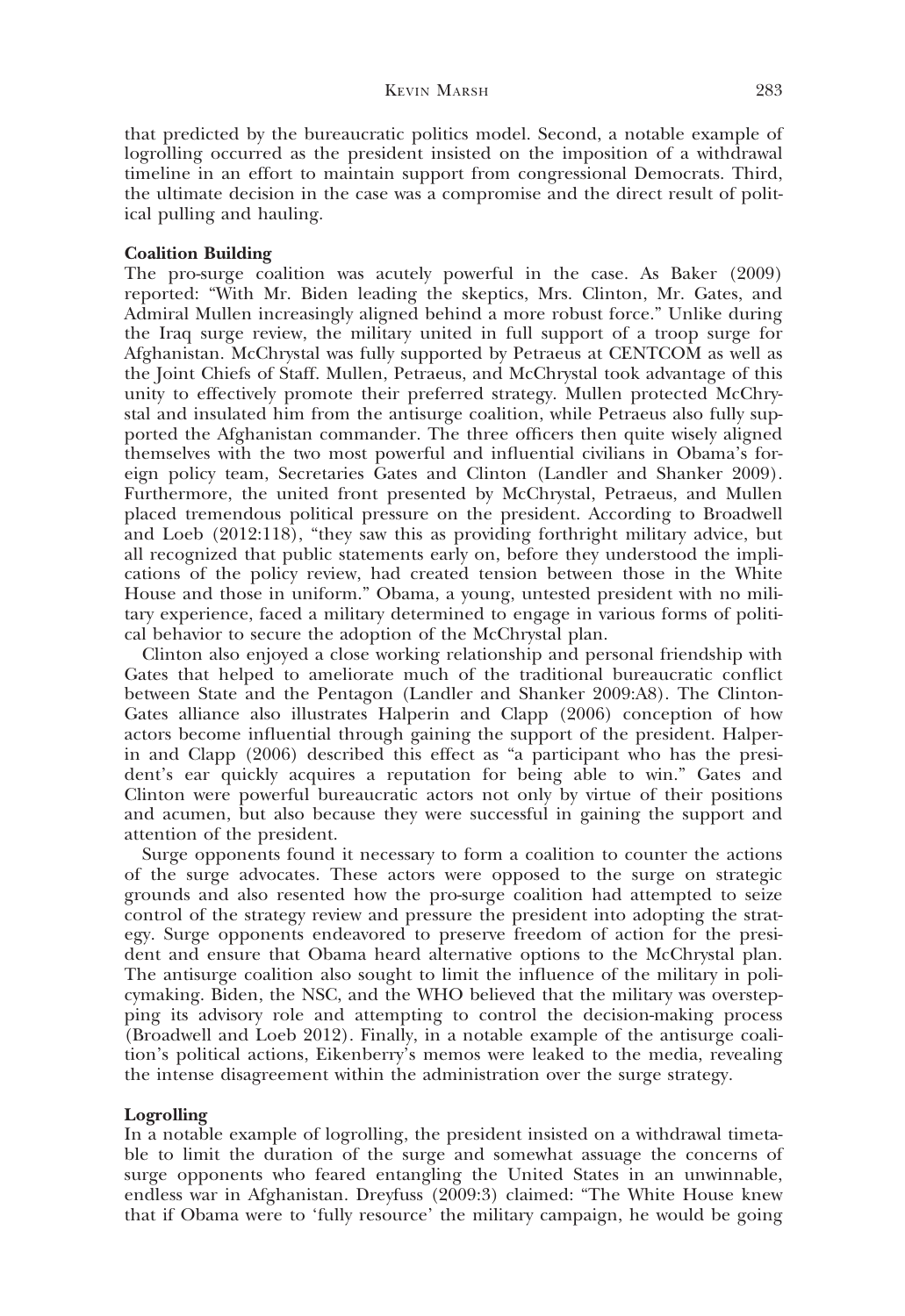to war without his own political base, which has turned strongly against the Afghan war." Obama's insistence on the imposition of a phased withdrawal timeline for the Afghanistan surge bore the hallmarks of domestic political calculations. Obama could ill-afford to alienate his liberal base within the Democratic Party in 2009, particularly as difficult votes loomed for the centerpiece of the president's domestic policy agenda, healthcare reform. The imposition of a timeline and narrowing of goals from the defeat to disruption of the Taliban were also concessions to surge opponents as these elements of the eventual strategy attempted to somewhat restrict the scope of the Afghanistan surge.

#### Final Decision as Compromise

In sum, the final outcome in the Afghanistan surge case was an example of a political compromise and the product of political pulling and hauling. The surge was 30,000, not 40,000 troops, and the withdrawal timetable was a nod to concerns over how to disentangle the United States from an intractable war. "Obama had rendered a lawyerly solution, a compromise that gave McChrystal and the Pentagon most of the additional troops they sought, but seemingly for a limited time period…Obama had also ordered the military to speed up the schedule of troop deployments: faster in, faster out" (Mann 2012:138). In addition, Obama ordered the military to accept a secret six-page terms sheet declaring the new strategy to not be full COIN or nation-building and that the ultimate goal of the war was to prevent the reemergence of Al Qaeda safe havens in Afghanistan (Broadwell and Loeb 2012).

However, the final strategy represented a lopsided compromise as the president's new strategy far more resembled the policy preferences of surge advocates than those of surge opponents. Hastings (2012:135) argued:

In the end, Obama attempts to split the difference—he gives the military the troops they want, but tells them they need to leave sooner than they'd like to. He thinks this asserts his authority and proves that he hasn't caved. The Pentagon reads it another way: he gave us what we wanted.

By escalating the war in Afghanistan, and implementing a ramped-up (albeit, not fully nationwide) COIN strategy, President Obama tacitly rejected the Biden option. US troops would continue to mount anti-Taliban operations, attempt to secure the Afghan population, and establish security and stability in the country. McChrystal and Petraeus would each get the chance to implement the surge and COIN strategy in Afghanistan.

#### Conclusion

The Afghanistan surge decision confirmed the central hypotheses of the bureaucratic politics model. Even in a case with substantial national security implications, actors engaged in political combat with one another. The policy preferences of both surge advocates and opponents were strongly influenced by consideration of bureaucratic role and interests. The president, while the most important actor in the process, found himself under political pressure from surge advocates who sought, through various political strategies including the employment of substantial bargaining advantages, to ensure the adoption of a troop surge in Afghanistan. The final outcome in the case was a compromise arising from protracted political pulling and hauling among actors occurring in the forum provided by the formal action channel of the NSC strategy review.

As previously discussed in this study, Clinton's support of the surge contradicts the predictions of the bureaucratic politics model. The failure of Clinton to conform to Miles' law presents scholars with an opportunity to refine and perhaps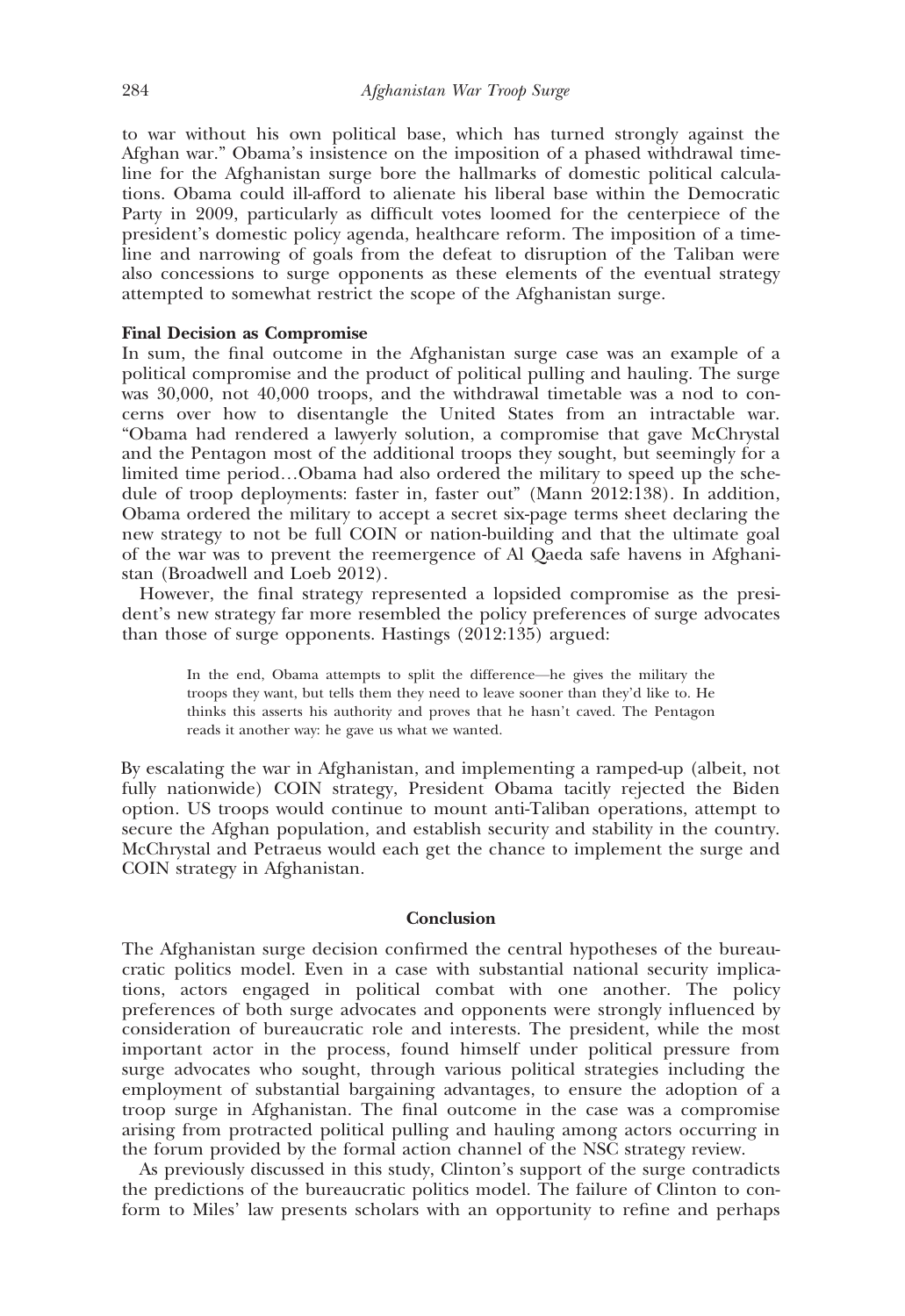even revise the model. Clinton may simply be an anomaly as the bureaucratic politics model accurately predicted the policy preferences of the other actors involved in the case. However, her support for a surge may indicate that scholars should pay closer attention to possible disjunctions between institutional and individual bureaucratic interests of actors. Also, additional research may be necessary to examine the nature of potential conflict between institutional and individual bureaucratic interests, and under what conditions should scholars expect to see the dominance of institutional or individual bureaucratic interests in a foreign policy decision-making process.

One of the most important implications of the case is that the events seemingly reject Rosati's thesis regarding the correlation between level of presidential involvement in a decision-making process and the influence of bureaucratic politics. President Obama was highly involved in the decision-making process at many levels and personally directed the NSC strategy review and ultimately even typed the final surge orders himself. Yet, despite his considerable level of direct involvement and imposition of a timetable for withdrawal and a smaller surge of 30,000 troops, Obama found himself largely ordering what the military and other pro-surge advocates had pressured him to do. The final decision, while a political compromise, closely reflected the preferences of surge advocates. The president was cajoled and pressured by surge advocates who expertly manipulated significant bargaining advantages and outwitted, outplayed, and outlasted their surge opponent rivals. Obama made the final decision, but his decision was constrained by the menu of choices presented to him by his advisers. This menu of choices was in itself the product of bureaucratic politics. The Afghanistan surge decision, then, further confirms the importance of bureaucratic politics in shaping and developing the policy options available to the president in a given foreign policy situation.

In conclusion, the Afghanistan surge decision-making process underscores the continued utility of the bureaucratic politics model to provide descriptive accuracy and explanatory power for analysis of specific cases of US foreign policy. The model retains significant explanatory power and continues to provide scholars with a valuable research tool to analyze and examine foreign policy decision making.

## References

- ALLISON, GRAHAM. (1969) Conceptual Models and the Cuban Missile Crisis. The American Political Science Review 63 (3): 689–718.
- ALLISON, GRAHAM. (1971) Essence of Decision: Explaining the Cuban Missile Crisis. Glenview: Scott Foresman and Company.
- ALLISON, GRAHAM, AND MORTON HALPERIN. (1972) Bureaucratic Politics: A Paradigm and Some Policy Implications. World Politics 24: 40–80.
- ALLISON, GRAHAM, AND PHILIP ZELIKOW. (1999) Essence of Decision: Explaining the Cuban Missile Crisis, 2nd edition. New York: Longman.
- ALTER, JONATHAN. (2010) The Promise: President Obama, Year One. New York: Simon and Schuster.
- ART, ROBERT J. (1973) Bureaucratic Politics and American Foreign Policy: A Critique. Policy Sciences 4: 467–490.
- BAKER, PETER. "Inside the Situation Room: How a War Plan Evolved." The New York Times (December 6, 2009), A1.
- BAKER, PETER, ELIZABETH BUMILLER, AND THOM SHANKER. "Obama Hears General's Troop Request for Afghanistan." The New York Times (October 9, 2009), A10.
- BAPAT, NAVIN. (2010) A Game Theoretic Analysis of the Afghan Surge. Foreign Policy Analysis 6: 217– 236.
- BERGER, JOSEPH. "Security Adviser Calls Troop Increase McChrystal's Opinion." The New York Times (October 4, 2009), Available at http://www.nytimes.com/2009/10/05/world/asia/05troops. html. (Accessed October 31, 2012.)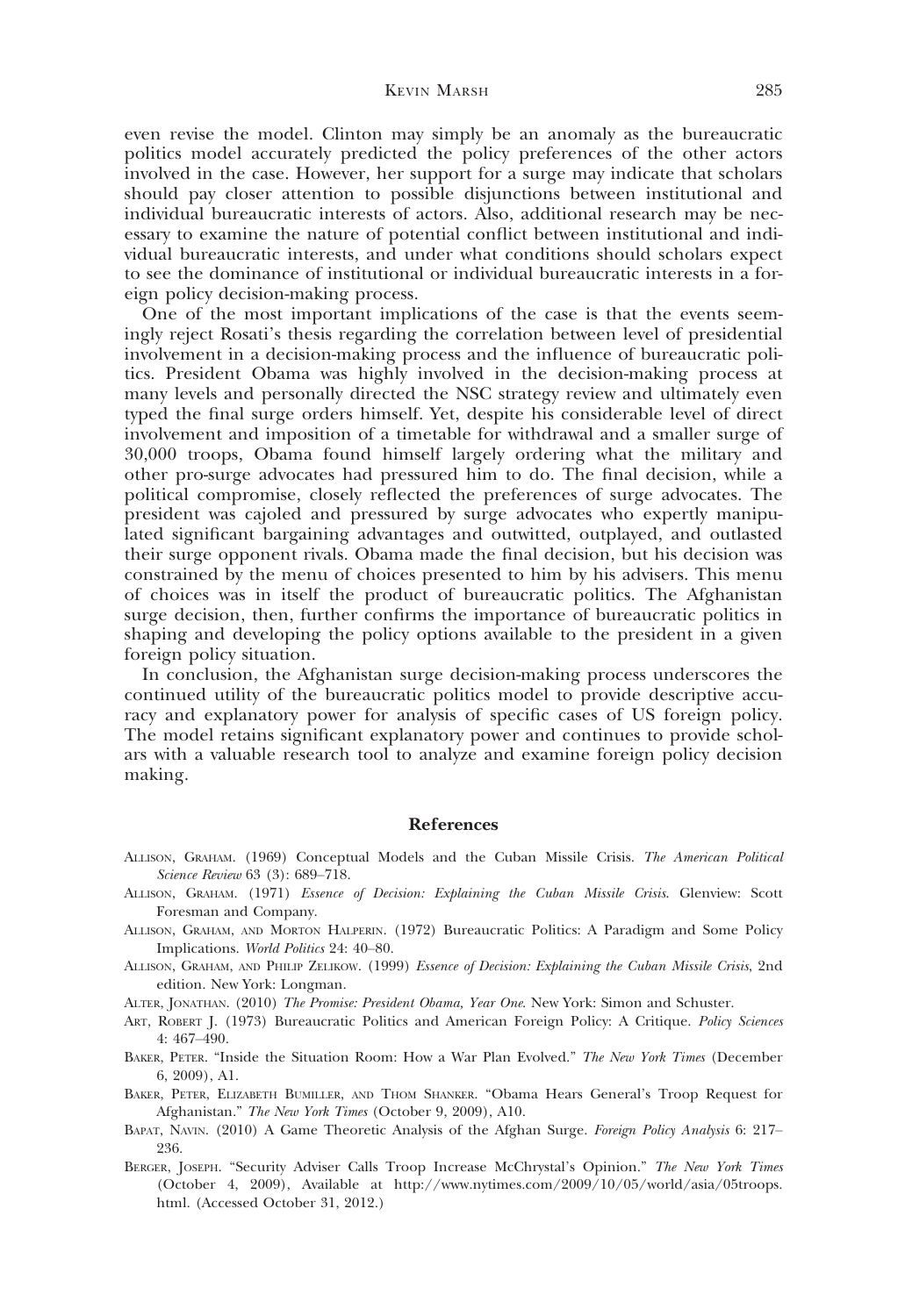- BROADWELL, PAULA, AND VERNON LOEB. (2012) All In: The Education of General David Petraeus. New York: Penguin Press.
- BUMILLER, ELIZABETH, AND DAVID SANGER. "3 Obama Advisers Favor More Troops for Afghanistan." The New York Times (November 11, 2009), A6.
- CNN. (OCTOBER 16, 2009) Secretary Clinton's Interview with Jill Dougherty of CNN. Retrieved from www.state.gov
- CORNWELL, RUPERT. "From Now on This is Obama's War." The Independent (December 5, 2009).
- DER SPIEGEL. (JULY 11, 2009) U.S. National Security Adviser James L. Jones on Afghanistan. Available at http://www.spiegel.de/international/world/us-national-security-adviser-james-l-jones-on-afghanistanwe-will-not-solve-the-problem-with-troops-alone-a-659965.html. (Accessed October 31, 2012.)
- DREYFUSS, ROBERT. "The Generals' Revolt: Rolling Stone's 2009 Story on Obama's Struggle with his own Military." Rolling Stone (October 29, 2009), Available at http://www.rollingstone.com/politics/ news/the-generals-revolt-20091028. (Accessed October 31, 2012.)
- DYSON, STEPHEN B. (2010–11) George W. Bush, the Surge, and Presidential Leadership. Political Science Quarterly 125(4): 557–585.
- EIKENBERRY, KARL. (2009) Ambassador's Cables on U.S. Strategy in Afghanistan. Washington, DC: U.S. Department of State.
- FEAVER, PETER. (2011) The Right to be Right: Civil-Military Relations and the Iraq Surge Decision. International Security 35 (4): 87–125.
- GERSON, MICHAEL. "U.S. Has Reasons to Hope in Afghanistan." The Washington Post (September 4, 2009), ????.
- HALPERIN, MORTON. (1972) The Decision to Deploy the ABM: Bureaucratic and Domestic Politics in the Johnson Administration. World Politics 25 (1): 62–95.
- HALPERIN, MORTON. (1974) Bureaucratic Politics and Foreign Policy. Washington, DC: The Brookings Institution.
- HALPERIN, MORTON, AND PRISCILLA CLAPP. (2006) Bureaucratic Politics and Foreign Policy, 2nd edition. Washington, DC: The Brookings Institution.
- HASTINGS, MICHAEL. (2012) The Operators: The Wild and Terrifying Inside Story of America's War in Afghanistan. New York: The Penguin Group.
- HICKS, D. B. (1990) Internal Competition Over Foreign Policy-making: The Case of the U.S. Arms Sales to Iran. Policy Studies Review 9: 471–484.
- HOLLAND, LAUREN. (1999) The U.S. Decision to Launch Operation Desert Storm: A Bureaucratic Politics Analysis. Armed Forces  $\mathcal{C}$  Society 25 (2): 219–242.
- JONES, CHRISTOPHER. (1994, 1999) Trading with Saddam: Bureaucratic Roles and Competing Conceptions of National Security. In The Domestic Sources of American Foreign Policy: Insights and Evidence, 3rd edition, edited by Eugene Wittkopf. Lanham: Rowman and Littlefield.
- JONES, CHRISTOPHER. (2001) Roles, Politics, and the Survival of the V-22 Osprey. Journal of Political and Military Sociology 29 (1): 46–72.
- JONES, CHRISTOPHER. (2008) Roles, Politics and the Survival of the V-22 Osprey. In The Domestic Sources of American Foreign Policy, edited by Eugene Wittkopf, and James McCormick. Lanham: Rowman and Littlefield.
- JONES, CHRISTOPHER. (2010) Bureaucratic Politics and Organizational Process Models. In The International Studies Compendium, edited by R. Denemark. London: Blackwell.
- JONES, CHRISTOPHER. (2012) Bureaucratic Politics. In The Routledge Handbook of American Foreign Policy, edited by Steven W. Hook, and Christopher M. Jones. New York: Routledge.
- KORNBLUT, ANNE, SCOTT WILSON, AND KAREN DEYOUNG. Obama Pressed for Faster Surge; Afghan Review a Marathon. What was Interesting was the Metamorphosis. The Washington Post (December 6, 2009), A1.
- KRASNER, STEPHEN. (1972) Are Bureaucracies Important? (Or Allison Wonderland). Foreign Policy 7: 159–179.
- LANDLER, MARK, AND THOM SHANKER. "Clinton and Gates Join Forces in Debate on Afghanistan Buildup." The New York Times (October 13, 2009), A8.
- LUBOLD, GORDON. U.S. Military United on Afghanistan Troop Request. Christian Science Monitor (September 26, 2009a), 2.
- LUBOLD, GORDON. "Mullen Says U.S. Needs More Troops in Afghanistan." Christian Science Monitor (September 15, 2009b), 2.
- MANN, JAMES. (2012) The Obamians: The Struggle Inside The White House To Redefine American Power. New York: Penguin.
- MARSH, KEVIN. (2012) The Intersection of War and Politics: The Iraq War Troop Surge and Bureaucratic Politics. Armed Forces & Society 38 (3): 413-437.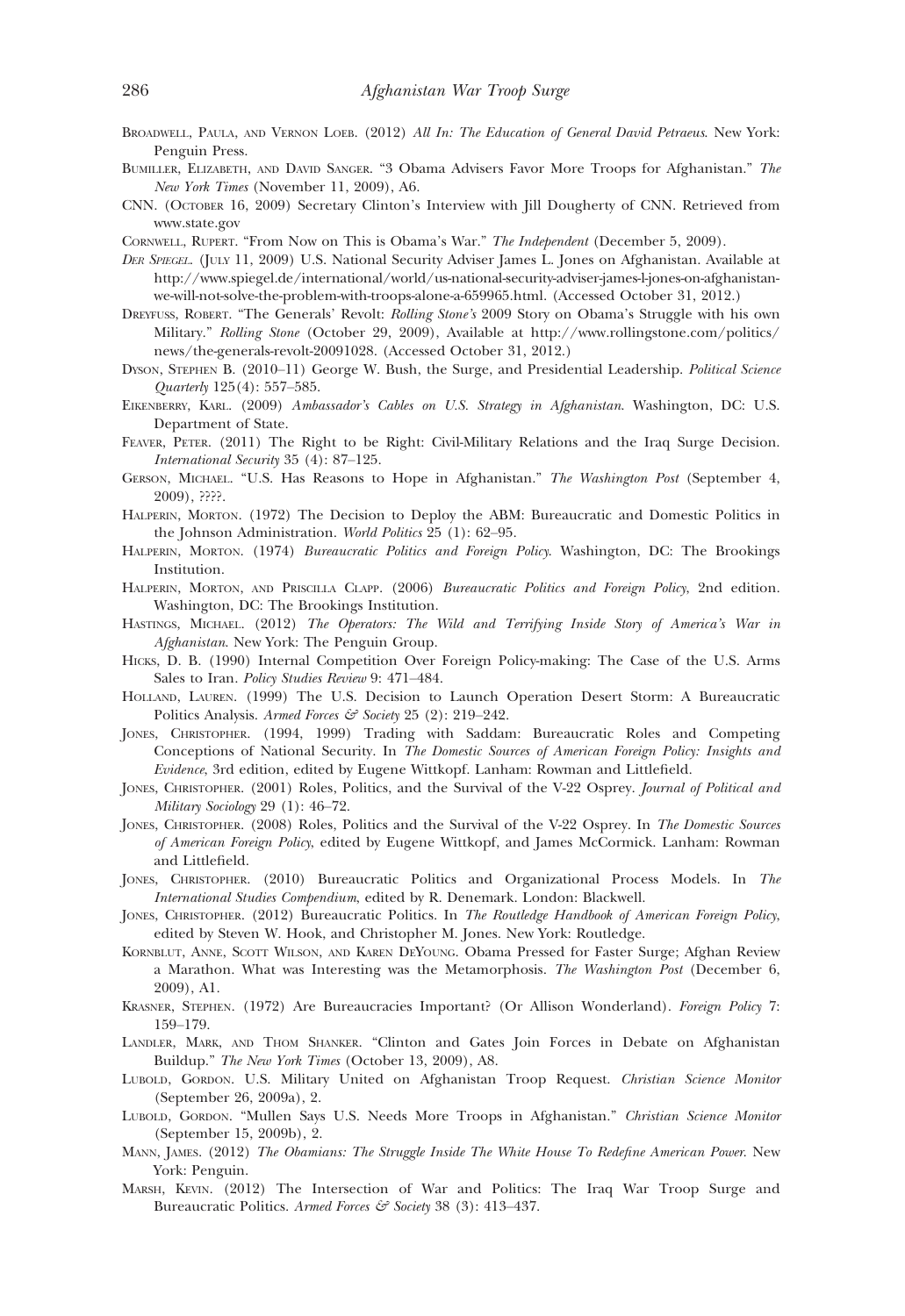- MCCHRYSTAL, STANLEY. (2009) Commander's Initial Assessment. Kabul, Afghanistan: Headquarters, NATO International Security Assistance Force, Afghanistan.
- MILES, RUFUS E. (1978) The Origin and Meaning of Miles' Law. Public Administration Review 38 (5): 399–403.
- NICHOLS, JOHN. "War Opposition Grows as 102 House Dems, 12 Republicans Oppose Obama's Afghan Surge." The Nation (July 28, 2010), Available at http://www.thenation.com/blog/37978/ war-opposition-grows-102-house-dems-12-republicans-oppose-obamas-afghan-surge. (Accessed October 31, 2012.)
- OBAMA, BARACK. Text of Remarks on Iraq and Afghanistan. The New York Times (July 15, 2008), Available at http://www.nytimes.com/2008/07/15/us/politics/15text-obama.html?pagewanted= all. (Accessed October 31, 2012.)
- PARSONS, CHRISTIE, AND PAUL RICHTER. "Obama Shifting Focus to Al Qaeda Over Taliban." The Los Angeles Times (October 9, 2009), Available at http://articles.latimes.com/2009/oct/09/world/ fg-obama-afghan9. (Accessed October 31, 2012.)
- PERLMUTTER, AMOS. (1974) The Presidential Center and Foreign Policy: A Critique of the Revisionist and Bureaucratic–Political Orientations. World Politics 27 (1): 87–106.
- PFIFFNER, JAMES P. (2011) Decision Making in the Obama White House. Presidential Studies Quarterly 41 (2): 244–262.
- ROMM, TONY. "Emanuel: Afghanistan Decision 'More Complex' than 40,000-troop Request." The Hill (October 18, 2009), Available at http://thehill.com/homenews/administration/ 63585-emanuel-afghanistan-decision-more-complex-than-40000-troops. (Accessed October 31, 2012.)
- ROSATI, JEREL A. (1981) Developing a Systematic Decision-Making Framework: Bureaucratic Politics in Perspective. World Politics 33 (2): 234-252.
- ROSATI, JEREL A. (2001) Ignoring the Essence of Decisionmaking. Essence of Decision by Graham T. Allison; Philip Zelikow. International Studies Review 3 (1): 178–181.
- ROSATI, JEREL A., AND JAMES M. SCOTT. (2007) The Politics of United States Foreign Policy, 4th edition. Belmont, CA: Thomson Higher Education.
- SAINE, CINDY. "Some Lawmakers Oppose Troop Increase for Afghanistan, Call for a Vote in Congress." Voice of America News (December 1, 2009), Available at http://www.voanews.com/content/ some-us-lawmakers-oppose-troop-increase-for-afghanistan-call-for-a-vote-in-congress-78269067/ 416083.html. (Accessed October 31, 2012.)
- SCHMITT, ERIC. "U.S. Envoy's Cables Show Worries on Afghan Plans." The New York Times (January 26, 2010), A1.
- SMITH, STEVE. (1985) Policy Preferences and Bureaucratic Position: The Case of the American Hostage Rescue Mission. International Affairs ????: 9–25.
- SPEAR, JOANNA. (1993) Governmental Politics and the Conventional Arms Transfer Talks. Review of International Studies 19: 369–384.
- TAYFUR, M. FATIH, AND KOREL GOYMEN. (2002) Decision-making in Turkish Foreign Policy: The Caspian Oil Pipeline Issue. Middle Eastern Studies 38: 101–122.
- THE AUSTRALIAN. "Afghan Surge has General'S Backing." The Australian (December 11, 2009), 10.
- TYSON, ANN S. "U.S. Commander in Afghanistan Calls Situation Serious." The Washington Post (September 1, 2009), Available at http://www.washingtonpost.com/wp-dyn/content/article/ 2009/08/31/AR2009083101100.html. (Accessed October 31, 2012.)
- U.S. CONGRESS, SENATE COMMITTEE ON ARMED SERVICES. (SEPTEMBER 15, 2009) Nomination of Admiral Michael G. Mullen, USN, For Reappointment to the Grade of Admiral and Reappointment as Chairman of the Joint Chiefs of Staff. 111th Cong., 1st sess. Washington, DC: Government Printing Office.
- VALENTA, JIRI. (1979) The Bureaucratic Politics Paradigm and the Soviet Invasion of Czechoslovakia. Political Science Quarterly 94: 55–76.
- VANDEN BROOK, TOM. "Commander Sees 'Tough Fight' in Afghanistan." USA Today (December 12, 2008), Available at http://usatoday30.usatoday.com/news/military/2008-12-07-afghantroops\_N. htm?csp=34&utm\_source=feedburner&utm\_medium=feed&utm\_campaign=Feed%3A+Usatodaycom World-TopStories+(News+-+World+-+Top+Stories). (Accessed October 31, 2012.)
- WAYNE, STEPHEN. (2011) Presidential Character and Judgment: Obama's Afghanistan and Health Care Decisions. Presidential Studies Quarterly 41 (2): 291–306.
- WILSON, SCOTT, AND ANNE KORNBLUT. "White House Eyeing Narrower War Effort; Top Officials Challenge General's Assessment." The Washington Post (October 2, 2009), Available at http://www. washingtonpost.com/wp-dyn/content/article/2009/10/01/AR2009100105069.html. (Accessed October 31, 2012.)